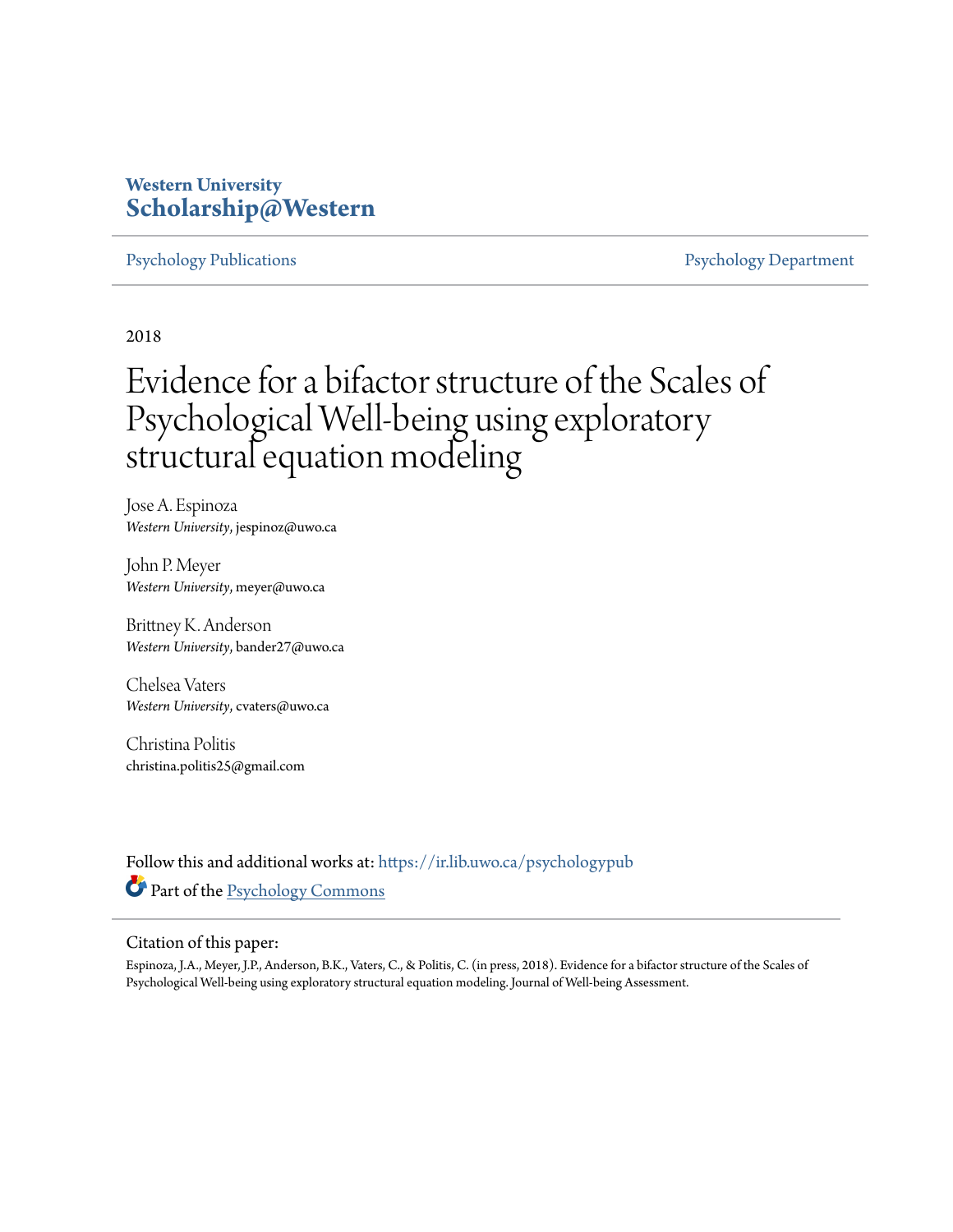# **Evidence for a bifactor structure of the Scales of Psychological Well-being using exploratory**

## **structural equation modeling**

Jose A. Espinoza<sup>a</sup>, John P. Meyer <sup>ab</sup>, Brittney K. Anderson<sup>a</sup>, Chelsea Vaters<sup>a</sup>, Christina Politis<sup>a</sup>

<sup>a</sup> Department of Psychology, The University of Western Ontario

**b** Curtin Business School, Curtin University

#### **Corresponding Author:**

Jose A. Espinoza Department of Psychology The University of Western Ontario, London, Ontario, Canada N6A 5C2 Email: jespinoz@uwo.ca

#### **Author ORCID & Contact Information:**

Jose A. Espinoza: 0000-0002-6352-6830; jespinoz@uwo.ca John P. Meyer: 0000-0001-8377-2003; meyer@uwo.ca Brittney K. Anderson: bander27@uwo.ca Chelsea Vaters: cvaters@uwo.ca Christina Politis: cpoliti2@uwo.ca

## **Acknowledgements:**

This research was supported by a research grant from the Social Sciences and Humanities Research Council (435-2014-0956) awarded to the second author.

This is a prepublication version of a manuscript accepted for publication on April 8, 2018, please cite as:

Espinoza, J.A., Meyer, J.P., Anderson, B.K., Vaters, C., & Politis, C. (in press, 2018). Evidence for a bifactor structure of Scales for Psychological Well-being using exploratory structural equation modeling. *Journal of Well-being Assessment*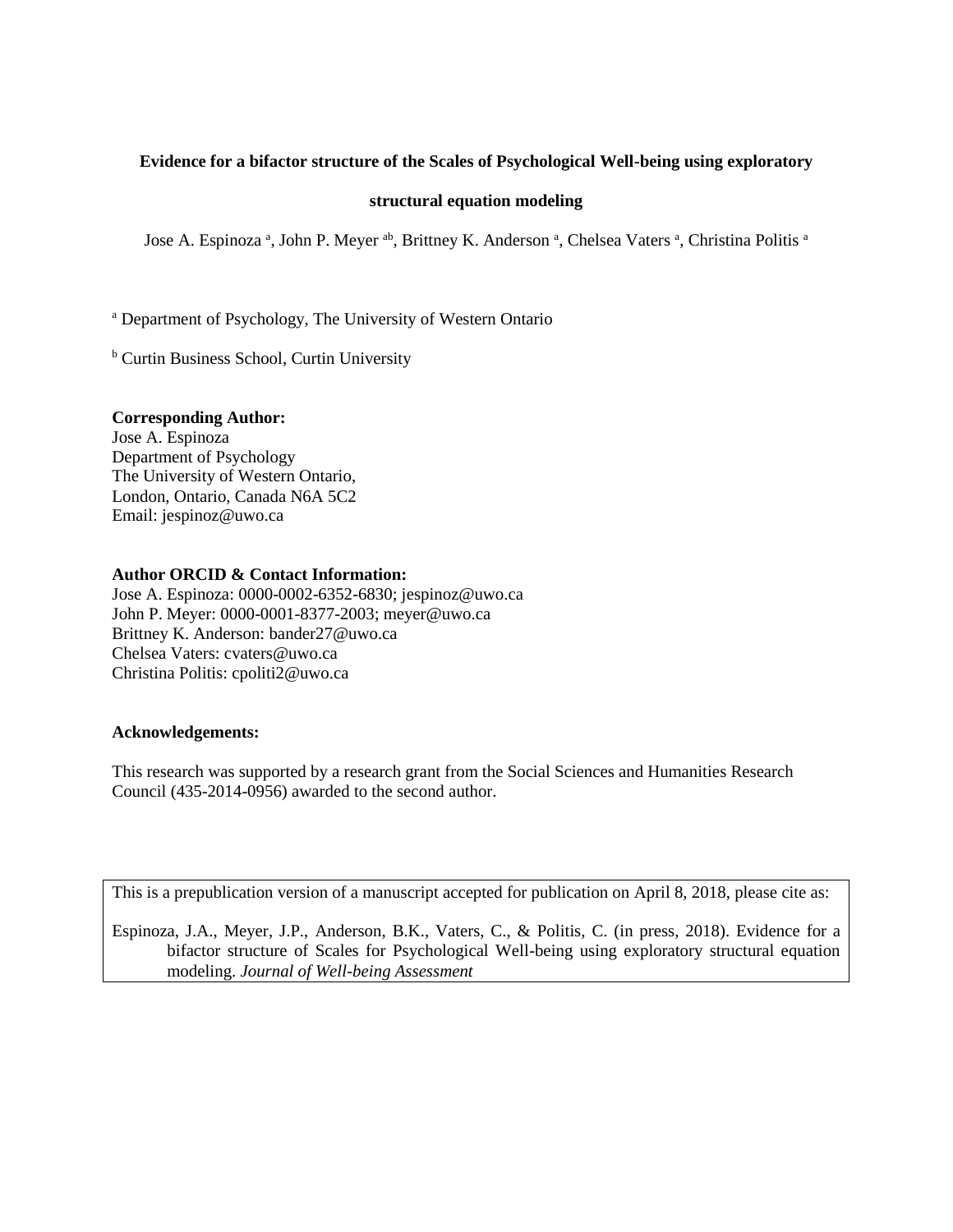#### **Abstract**

This research investigates the much-debated factor structure of the 54-item version of Ryff's (1989) Scales of Psychological Well-being (SPWB). Using two samples  $(n_1 = 573; n_2 = 449)$  of undergraduate university students, we apply confirmatory factor analysis (CFA) along with recently developed exploratory structural equation modeling (ESEM) techniques to evaluate several unidimensional and multidimensional models identified in previous research, as well as a new bifactor model. In a bifactor model, items load directly on both a global and a specific factor; when tested using ESEM, cross-loadings on other specific factors are also permitted and are targeted to be as close to zero as possible. After comparing various ESEM and traditional CFA models, the results indicate that a bifactor model estimated using ESEM provided the best fit to the data. Most items were found to reflect the global factor, but some items failed to reflect the intended specific factor. Thus, the 54-item version of the SPWB appears to be a good measure of overall psychological well-being, but may need refinement as a measure of the intended specific factors, at least among young adults. The benefits of applying ESEM to investigate the factor structure of the SPWB in other populations are discussed. KEYWORDS (4 to 6): psychological well-being, measurement, measure evaluation, scale evaluation, exploratory structural equation modeling, ESEM

WORD COUNT (up to 250): 200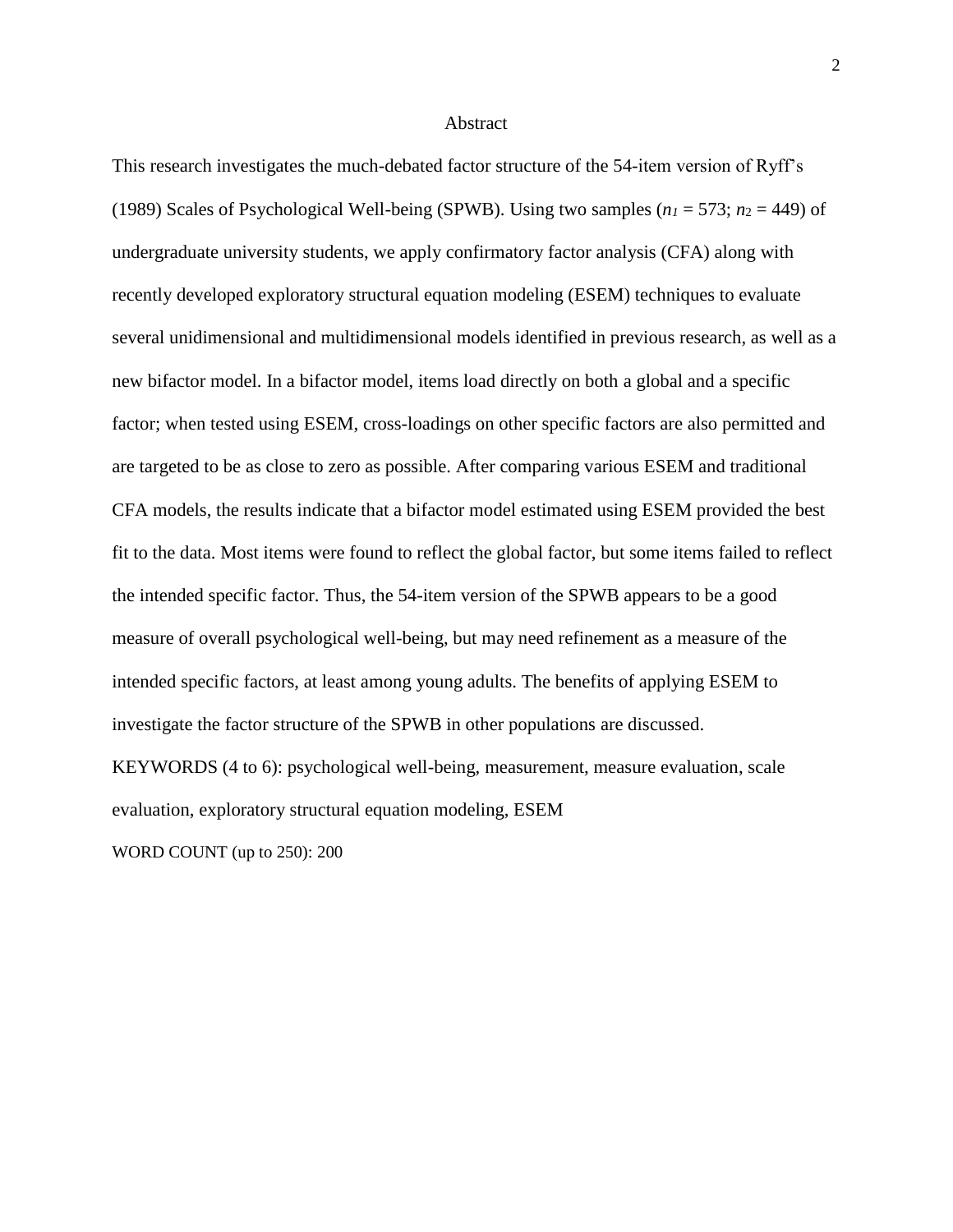#### **1. Introduction**

In 1989, Carol Ryff introduced a model of psychological well-being to extend thinking and research beyond the traditional focus on hedonic well-being (happiness; life satisfaction; positive affect). The model had its roots in Aristotelian philosophy (Aristotle, trans. 1985) and was intended to integrate concepts from existential and humanistic psychology (e.g., Allport, 1961; Frankl & Lasch, 1959/1992; Maslow, 1968; Rogers, 1962) to capture the essence of what is now commonly referred to as eudaimonic well-being (Ryan & Deci, 2001; Waterman, 2011). In contrast to hedonic well-being, eudaimonic well-being emphasizes the realization of an individual's unique potential. Ryff proposed a multi-dimensional framework and developed a measure with six subscales: *purpose in life* (i.e., feeling that one's life has meaning and purpose), *autonomy* (i.e., living in accord with one's personal convictions), *personal growth* (i.e., making use of one's talents and potential), *environmental mastery* (i.e., effective management of ones' life situation), *positive relations* (i.e., deep connections with significant others), and *selfacceptance* (i.e., knowledge and acceptance of one's strengths and limitations).

Ryff's (1989) Scales of Psychological Well-being (SPWB) have been translated into multiple languages and used extensively in research around the world (see Ryff, 2014, for a review). Despite the extensive use, there is some controversy regarding the dimensionality of the SPWB. Indeed, this issue was the focus of a debate by Ryff and Singer (2006) and Springer and colleagues (Springer & Hauser, 2006; Springer, Hauser, & Freese, 2006) in *Social Science Research*. Springer and Hauser acknowledged that a 6-factor solution fit best (albeit not well) for several data sets, but noted that the correlations among some of the factors were sufficiently strong (.72 – .97) that they could not be considered distinct constructs. Ryff acknowledged the strong correlations but cited a large body of evidence demonstrating that even the more highly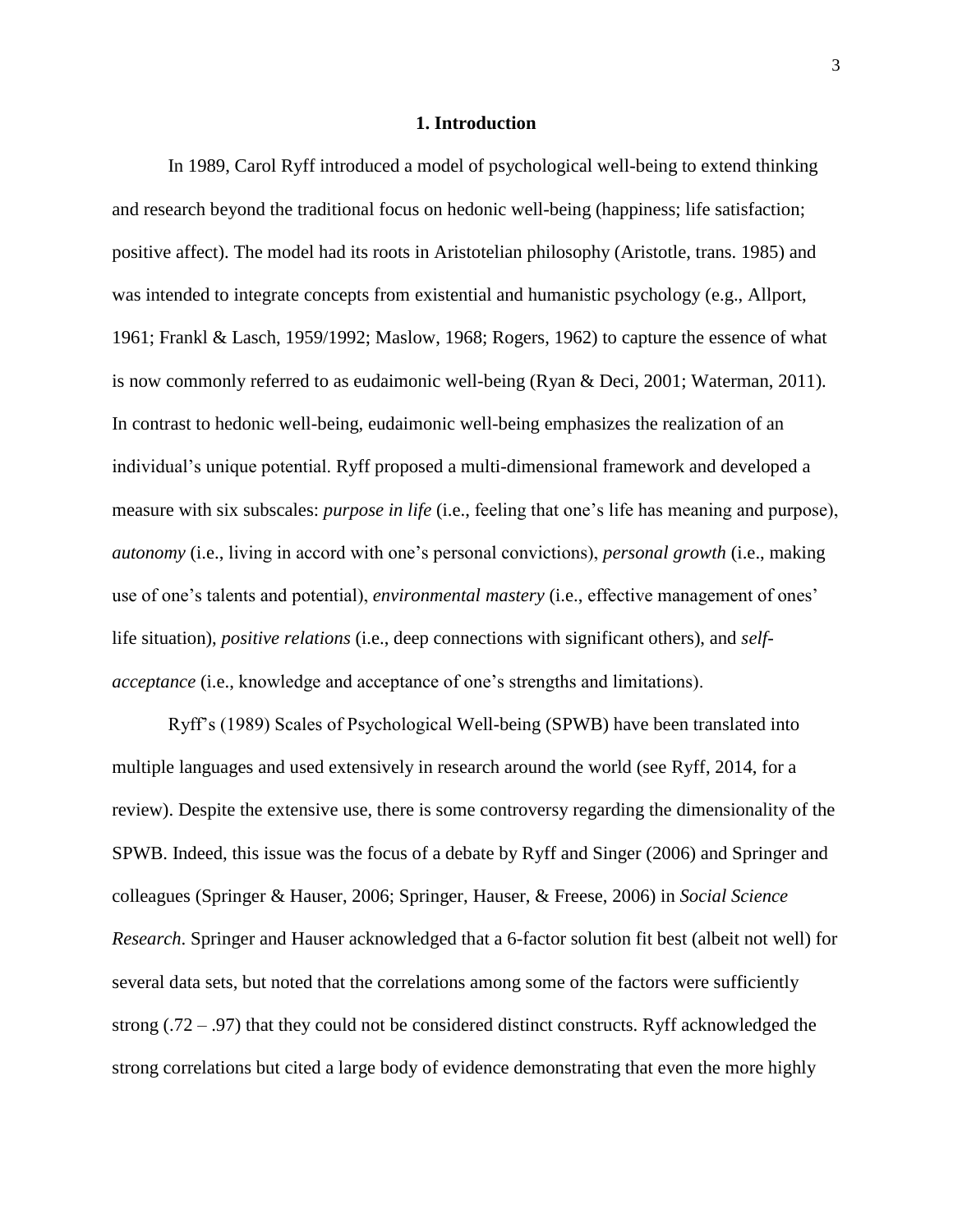correlated scales relate differently to other variables. For example, in several cross-sectional studies it has been found that environmental mastery increases with age, whereas purpose in life and personal growth decline, and self-acceptance does not change (Clarke, Marshall, Ryff, & Rosenthal, 2000; Ryff, 1989; Ryff & Keyes, 1995). These differences, she argued, provide evidence that the distinctions among the six dimensions are worth making.

Several other investigators have also addressed the dimensionality issue using a variety of analytic techniques, including principal components analysis (PCA; e.g., Kofka & Kozma, 2002), exploratory factor analysis (EFA; e.g., Burns & Machin, 2009), and confirmatory factor analysis (CFA; e.g., Abbott, Ploubidid, Huppert, Kuh, & Croudace, 2006). The findings have been mixed, as have the conclusions concerning how the SPWB should be scored, interpreted, and applied. The analytic techniques used in these studies all have their limitations. Therefore, in the present investigation, we evaluated the dimensionality of the SPWB using a relatively new analytic technique, exploratory structural equation modeling (ESEM; Asparouhov & Muthén, 2009; Marsh, Morin, Parker, & Kaur, 2014), that capitalizes on the strengths of previous exploratory and confirmatory techniques. Specifically, we used ESEM to test several competing models, including those proposed in the previous literature. We describe ESEM and its relative advantages over traditional EFA and CFA below, following a more detailed review of previous research on the dimensionality of the SPWB.

#### **1.1 Factor Structure of the SPWB**

The SPWB were developed by Ryff (1989) using a construct-oriented approach (Wiggins, 1973). Starting with theoretical descriptions of individuals at the high and low ends of six well-being dimensions, Ryff wrote a large set of items for each construct. The content of these items varied widely to capture their full breadth and relevance to diverse populations. The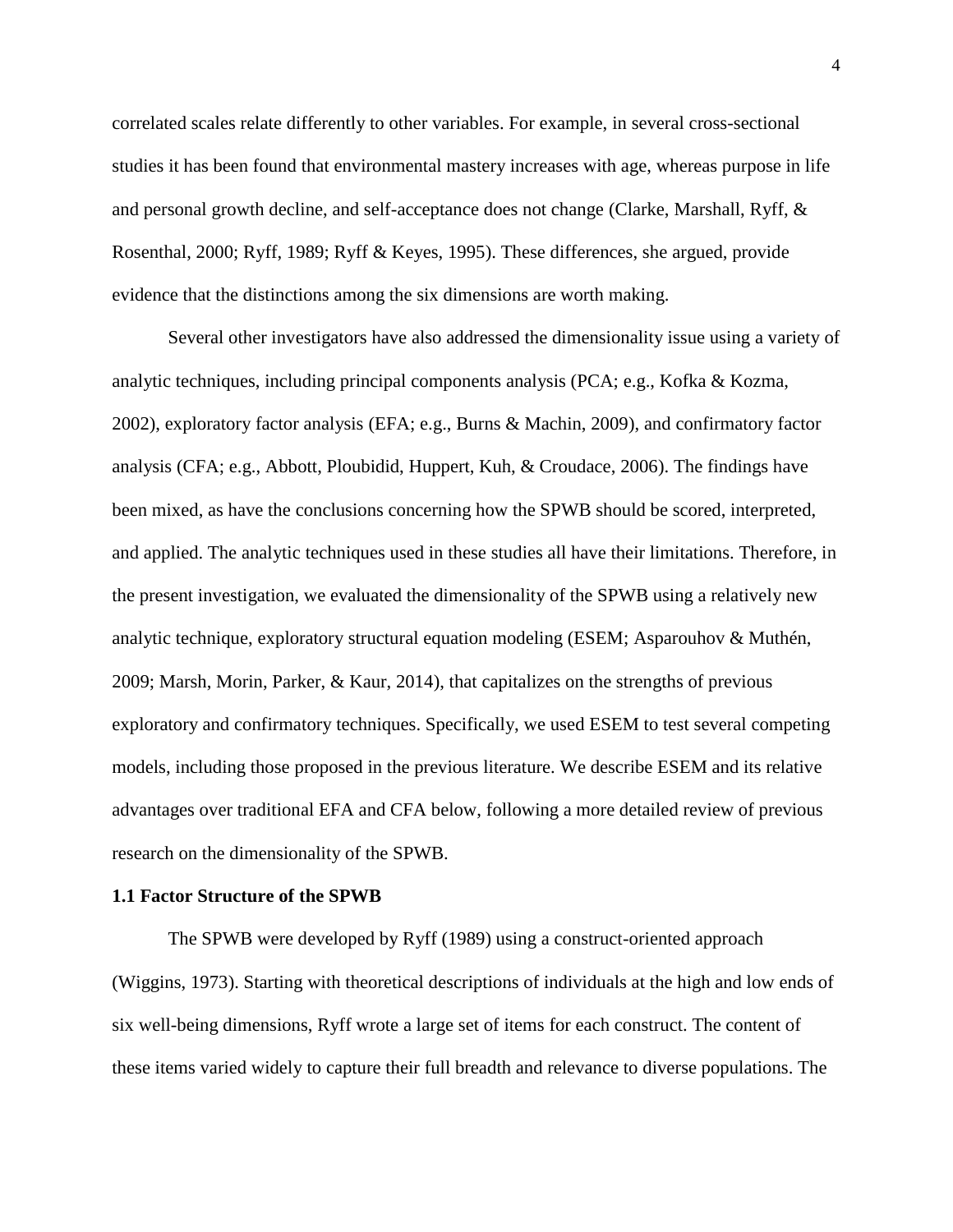original measure comprised 20 items per scale, but these have subsequently been reduced to 14-, 9-, 7-, and 3-item versions. The measures are typically administered in an anonymous self-report format, but have also been administered in face-to-face and telephone interviews. Differences in the observed factor structure of the SPWB are undoubtedly affected by the scale length and administration strategy but, as discussed in the next section, might also reflect differences in the analytic strategies used by different investigators.

Although Ryff and her colleagues (Clarke, Marshall, Ryff, & Wheaton, 2001; Ryff, 1989; Ryff & Keyes, 1995) provided some support for a 6-dimensional structure of the SPWB, others have challenged these findings. For example, Kafka and Kozma (2002) reported evidence for a single dimension, and other researchers have suggested that the strong correlations among the factors justifies inclusion of a global second-order factor (van Dierendonck, 2004). Still others suggest that there may be sufficient justification for treating autonomy and personal relations as independent factors, but that environmental mastery, self-acceptance, purpose in life, and personal growth can be combined or represented by a second-order factor (e.g., Abbott et al., 2006; Burns & Machin, 2009). Other researchers have argued that a 6-factor model provides the best fit to the data, but that the factors are highly correlated (Springer & Hauser, 2006). Springer and Hauser also argued that, even though it fits the data best, the 6-factor model does not fit the data well. To obtain acceptable fit, they included method factors to account for keying direction and allowed correlated errors among adjacent items.

As noted previously, Ryff and Singer (2006) acknowledged the high correlations among the dimensions, but argued that there is sufficient evidence to suggest that the dimensions relate differently to other variables. They also argued that the content of the dimensions is quite distinct (i.e., the dimensions have face validity) and individual dimensions might be of particular interest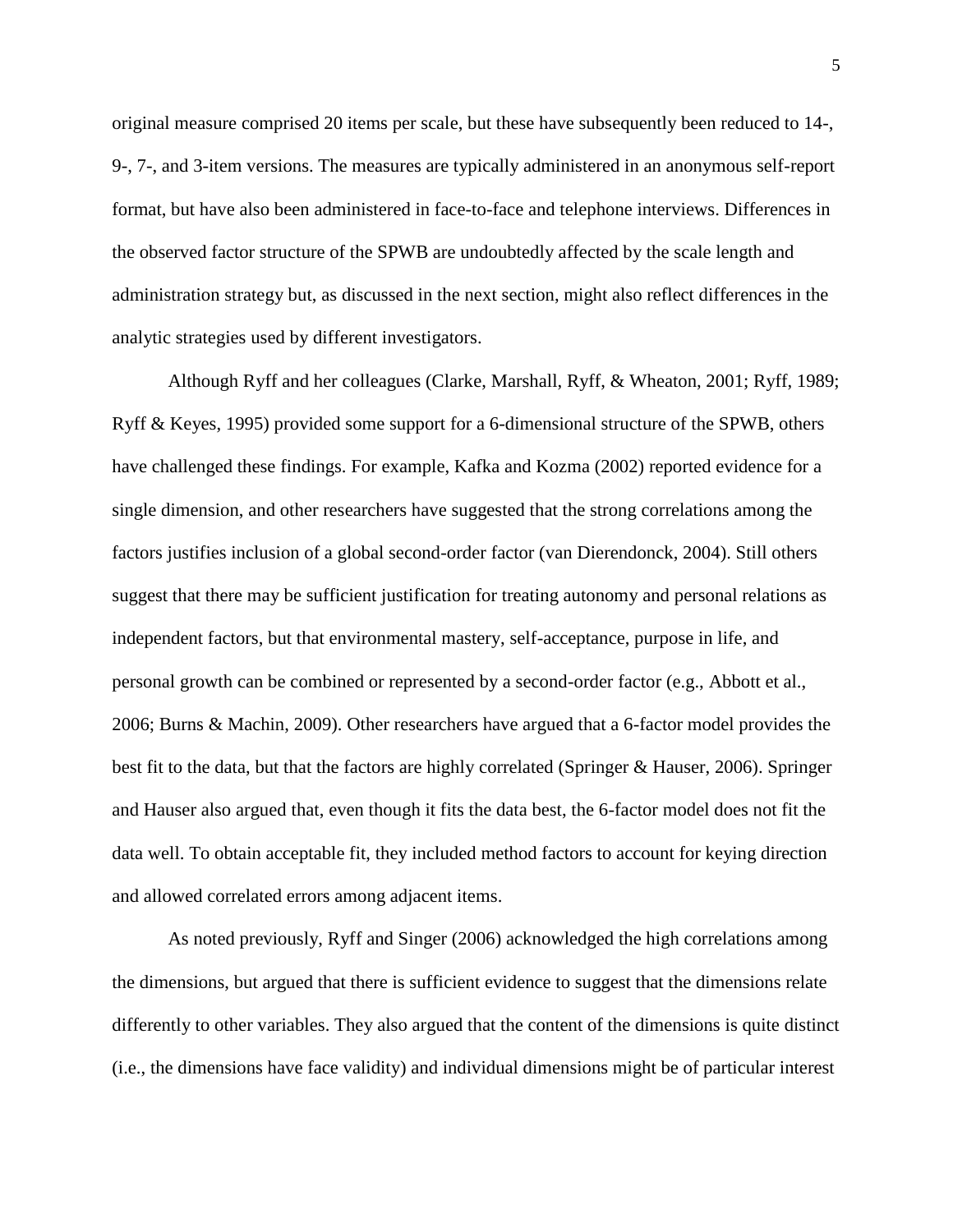in applied contexts. Thus, all things considered, Ryff and Singer argued that the SPWB are best treated as comprising six distinguishable dimensions.

One noteworthy anomaly regarding scale length is the finding that the short 3-item versions of the SPWB tend to have the lowest reliability, but also yield among the strongest support for a 6-factor structure. In contrast, the longer versions tend to be more reliable, but often fail to support a 6-factor structure. The low reliability of the 3-item versions is not surprising, as reliability tends to increase with scale length (Cronbach, 1970). In this case, reliabilities are particularly likely to be affected by attempts to maintain content breadth in the selection of items. It is also possible, however, that the selection of such a small set of items allowed for minimization of content overlap across dimensions. In contrast, aggregation across a larger number of items with diverse content can yield high reliabilities even when inter-item correlations are quite low. However, as item content becomes more varied, the likelihood of content overlap increases. This might help to explain why it is more difficult to find support for the 6-dimensional structure using longer scales. As we discuss below, overlap in item content is incompatible with the assumptions underlying parameter estimation in CFA.

#### **1.2 Analytic Procedures**

A variety of analytic techniques have been employed in the investigation of the factor structure of the SPWB. Kafka and Kozma (2002) used PCA with orthogonal rotation. PCA is an exploratory technique, but is best suited to the purpose of data reduction rather than identification of an optimal latent-factor structure (Bandalos & Boehm-Kaufman, 2009). Moreover, the use of orthogonal rotation is incompatible with the theoretical structure of Ryff's (1989) model. Other authors have used exploratory factor analyses with oblique rotation (e.g., Burns & Malchin, 2009). EFA can be very useful when the factor structure is unknown, but it is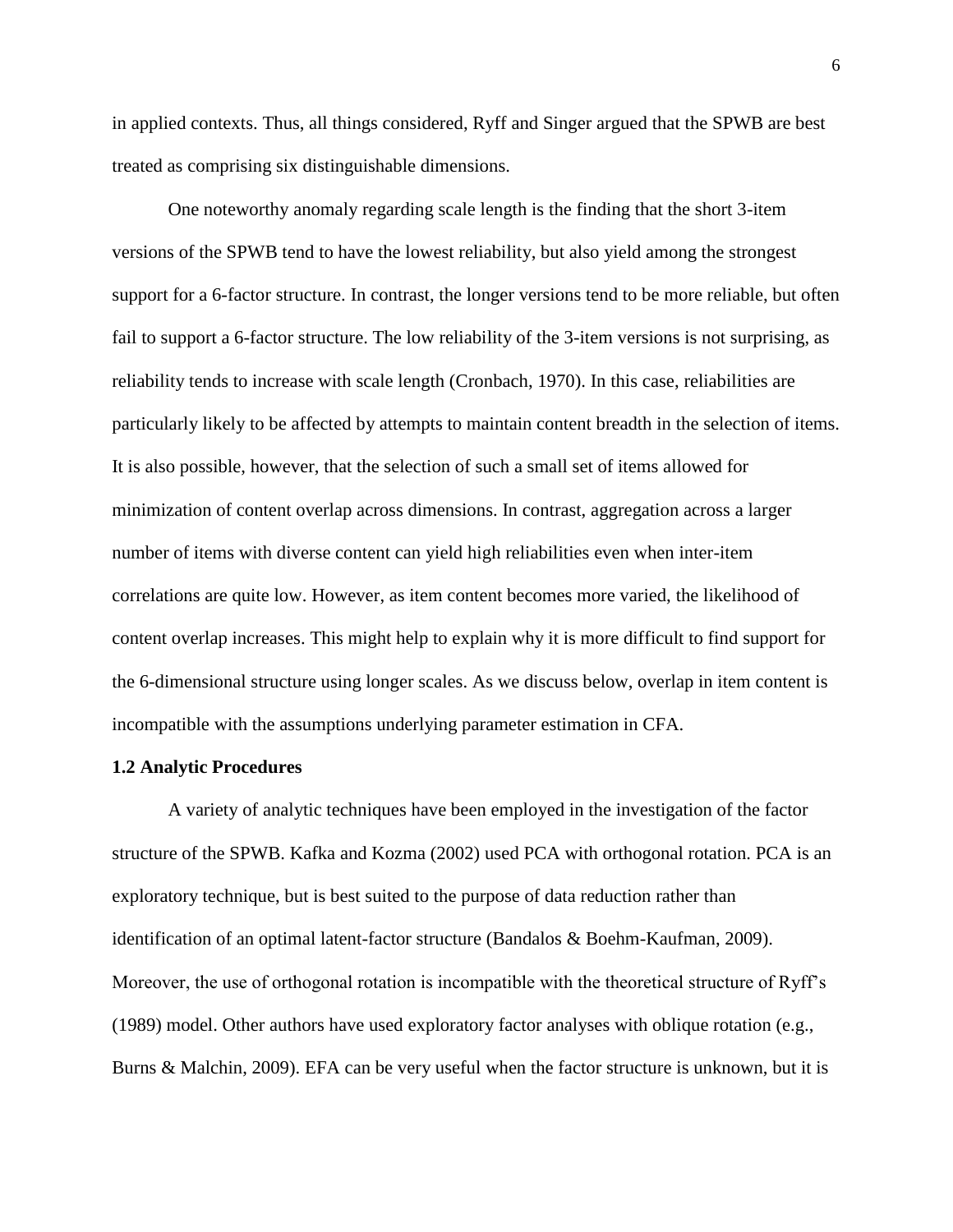less well-suited to testing theory. Initial extraction of factors is intended to account for maximum variance among the variables. Rotation tends to spread the variance more evenly across factors, but the criteria used for this purpose (e.g., simple structure; Thurstone, 1945) are not theorydriven. Consequently, EFA with oblique rotation will not always produce a structure compatible with theory, even when such a structure would provide a good fit to the data.

The most common technique used to investigate the factor structure of the SPWB has been CFA. With CFA, the investigator specifies one or more models (i.e., factor structures) in advance. Each model is specified by indicating which items will define each factor. That is, each item is presumed to reflect only one latent factor; loadings on all other factors are set to zero. One of the major advantages of CFA is the ability to measure and compare the fit of alternative models. A model is said to 'fit' the data well when the parameters (e.g., loadings, disturbance terms, factor correlations) estimated for a model can be used to reproduce a covariance matrix that is a close approximation of the original. Arguably, one of the disadvantages of CFA is the often-unrealistic assumption that the loadings of an item on all latent factors but one are zero (Asparouhov & Muthén, 2009; Marsh et al., 2014). This assumption is particularly unrealistic for multidimensional constructs like psychological well-being where there is likely to be some natural overlap. This overlap is clearly seen in the non-zero cross-loadings in EFA.

Another advantage of CFA over EFA is the ability to test hierarchical models, where the first-order latent factors define one or more higher-order factors. As noted earlier, several studies found evidence for a higher-order global well-being factor defined by the six first-order wellbeing dimensions (e.g., Abbott et al., 2006; Springer & Hauser, 2006). However, it has been noted recently that this approach involves assumptions that might not be consistent with the data (e.g., Morin et al., 2016; Reise, 2012). Specifically, in a hierarchical model, the influence of the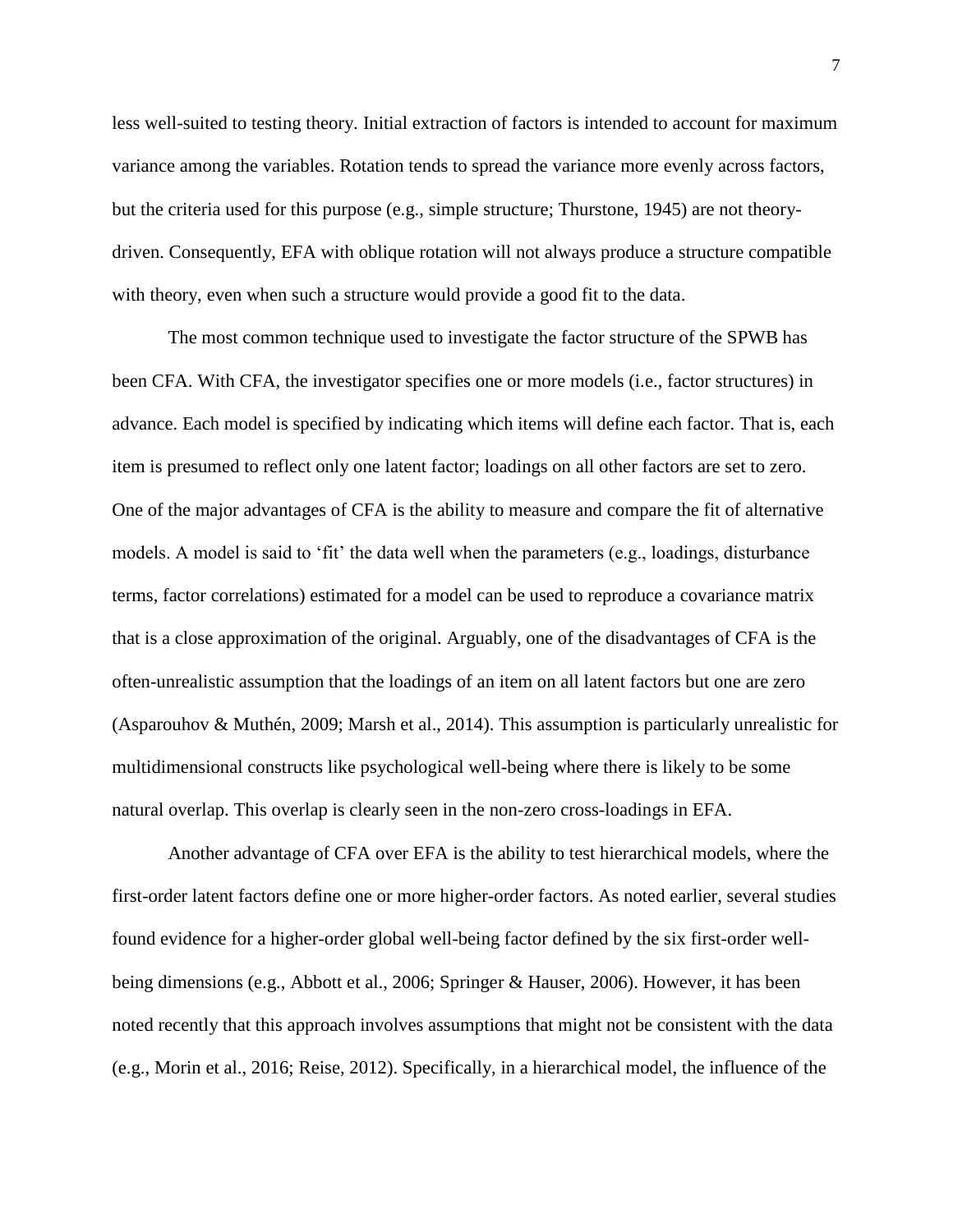higher-order factor on the indicator variables (e.g., items) is presumed to be indirect through the first-order factors (i.e., the effect is a product of the loading of the first-order factor on the second-order factor and the loading of the indicator on the first-order factor). Because the indicators of a first-order factor all share that factor's loading on the second-order factor, it is assumed that the influence of the second-order factor on the indicators, albeit different, are proportional (Gignac, 2016; Morin et al., 2016). This may or may not be true, and could lead to misinterpretation of the data.

A relatively new analytic strategy that combines the advantages of EFA and CFA is ESEM (Asparouhov & Muthén, 2009; Marsh et al., 2014). Like CFA, ESEM is model-based and can be used to evaluate and compare the fit of multiple solutions. However, like EFA, ESEM allows for modest cross-loadings of items on factors other than its designated factor. This is accomplished by using target rotation procedures whereby cross-loadings are freed with the specification that they be as close to zero as possible. Also, like CFA, ESEM can be used to test models where it is assumed that an indicator reflects both a specific and a global factor. For example, in the case of the SPWB, an item intended to measure autonomy might also be expected to reflect a global sense of psychological well-being. This model is tested by specifying what is referred to as a *bifactor* model. In the bifactor model, each indicator loads directly on its designated specific factor and on a global factor. By allowing each indicator to load directly on the global factor, the assumption of proportionality inherent in hierarchical models is unnecessary. The resulting factors are also orthogonal and allow for the assessment of the unique variance in each item that is attributable to the global factor and the corresponding specific factor (Gignac, 2016).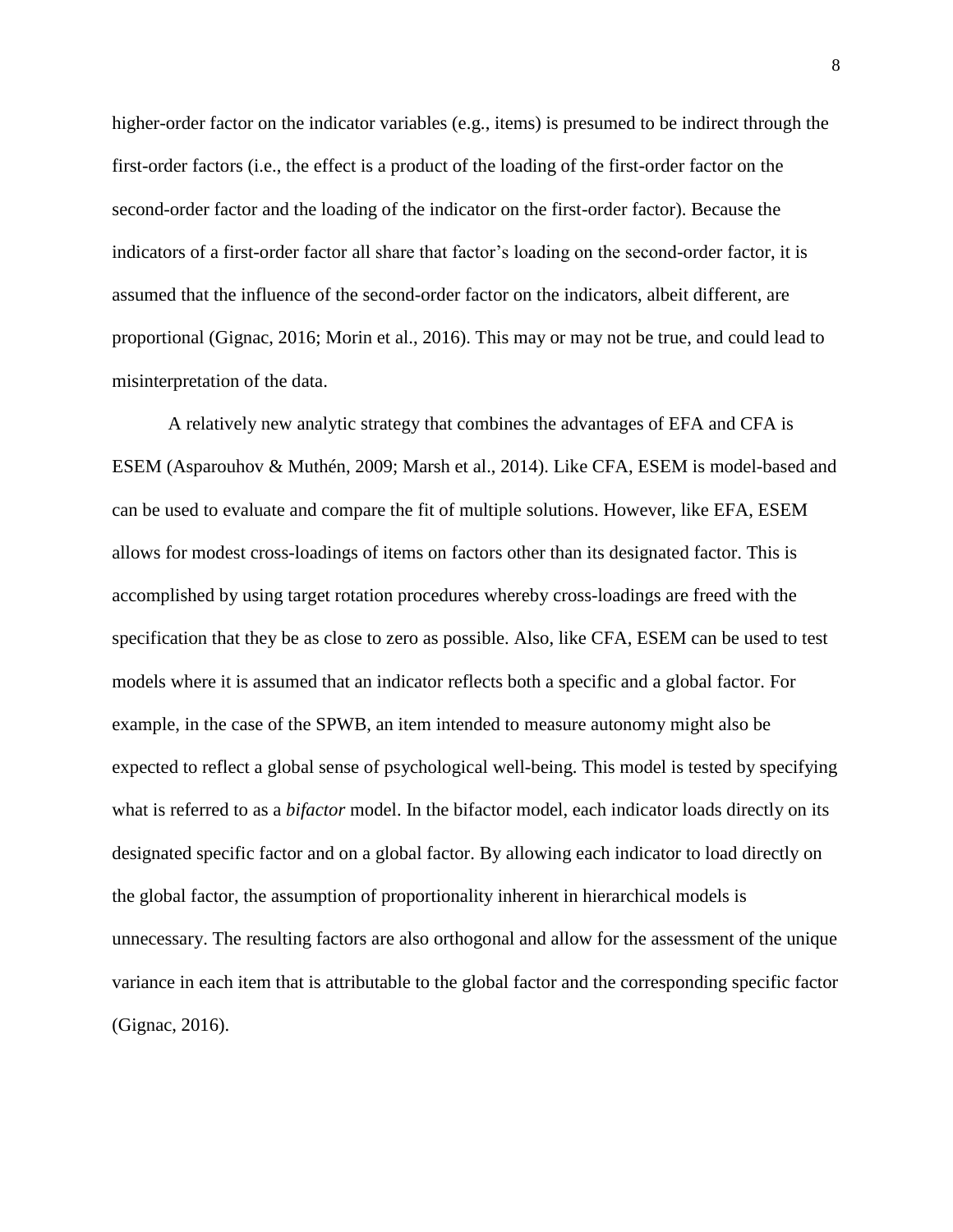Although it is relatively new, ESEM has been used with success in the evaluation of other established measures. For example, Guay, Morin, Litalien, Valois, & Vallerand (2015) used ESEM to evaluate the factor structure of the Academic Motivation Scale (AMS; Vallerand et al., 1992). Previous studies using CFA were often unable to find good fit for a model reflecting the underlying theory. Guay et al. found that by allowing cross-loadings, the expected 7-factor model fit the data well. One of the problems with the AMS that contributed to difficulties in the CFA was the strong correlations among the latent factors. This is the same problem that has been observed for the SPWB (e.g., Springer & Hauser, 2006). When cross-loadings are fixed (unrealistically) at zero in CFA, the variance shared by indicators of the different constructs in the model is accounted for by inflated correlations among the latent factors. When cross-loadings are permitted, the correlations among the latent factors decrease (Asparouhov & Muthén, 2009). More recently, Litalien, Morin, Gagné, Vallerand, Losier, and Ryan (2017) also examined the AMS and found that a bifactor ESEM structure was the best fitting model even when compared to the 7-factor ESEM solution supported in Guay et al.'s (2015) work. Litalien and colleagues' finding is an apt example of how ESEM often results in reduced latent factor correlations, but can also result in inflated cross-loadings when the presence of a global factor is ignored, leading to suboptimal fit (Morin, Arens, & Marsh, 2016). Other researchers have also applied ESEM and found a bifactor structure to fit the data best for a variety of measures with similar issues as the SPWB (e.g., Howard, Gagné, Morin, & Forest, 2016; Morin et al., 2016; Sánchez-Oliva, et al., 2017), suggesting that it might be important to investigate both the theorized 6-factor structure of the SPWB as well as a bifactor structure.

# **1.3 Present Research**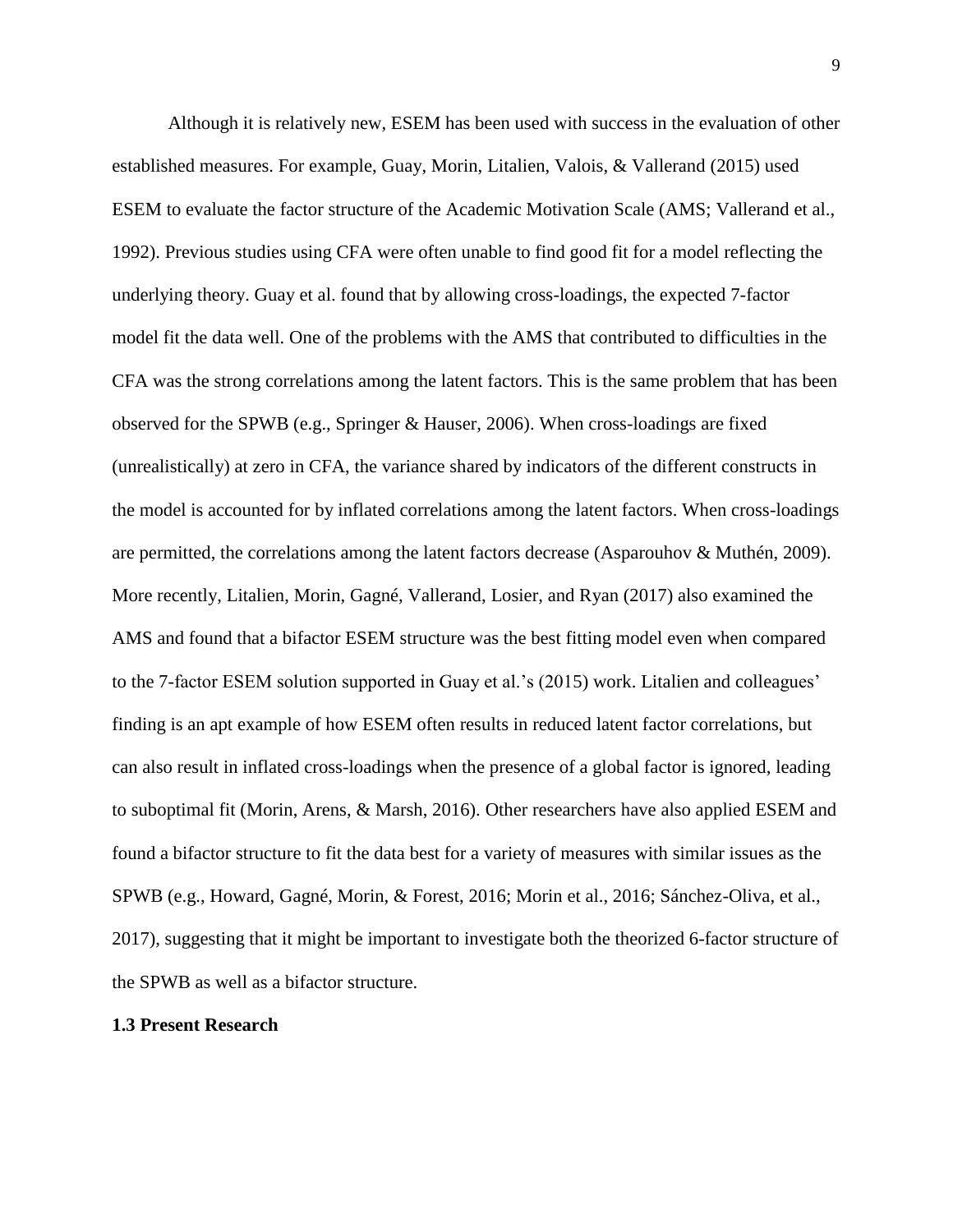Our objectives in the present research were to use ESEM to investigate the factor structure of the SPWB with data obtained from two university student samples. Although exclusive use of university samples limits generalizability to other populations, it is a population that has been used in several previous investigations (e.g., Gallagher, Lopez, & Preacher, 2009; Kafka & Kozma, 2002; van Dierendonck, 2004) and for whom psychological well-being is an important variable (e.g., psychological well-being is negatively associated with various health risk behaviours in young adults attending college; Schwartz et al., 2011). Moreover, having multiple samples from the same population allows us to evaluate consistency within a population. We hope that by introducing ESEM in the investigation of the dimensionality of the SPWB with this sample, we will stimulate others to apply it to a wider range of populations.

We used ESEM to compare the fit of various models that have been proposed and or detected using alternate analytic techniques in previous research. These included a 1-factor (global well-being) model, a 3-factor model (based on evidence for strong overlap between selfacceptance, environmental mastery, purpose in life, and personal growth), and a 6-factor model. We also tested for the co-existence of specific and global factors by testing 3- and 6-bifactor models.<sup>1</sup> To assess the efficacy of ESEM for investigating the dimensionality of the SPWB, we

<sup>1</sup> For completeness, hierarchical 3- and 6-factor CFA models were also estimated. However, these models provided a poorer fit to the data than the corresponding non-hierarchical CFA models. For this reason, and because these models often involve unrealistic assumptions (e.g., Morin et al., 2016; Reise, 2012), they are not reported in the Results but are available from the first author upon request.

 $\overline{\phantom{a}}$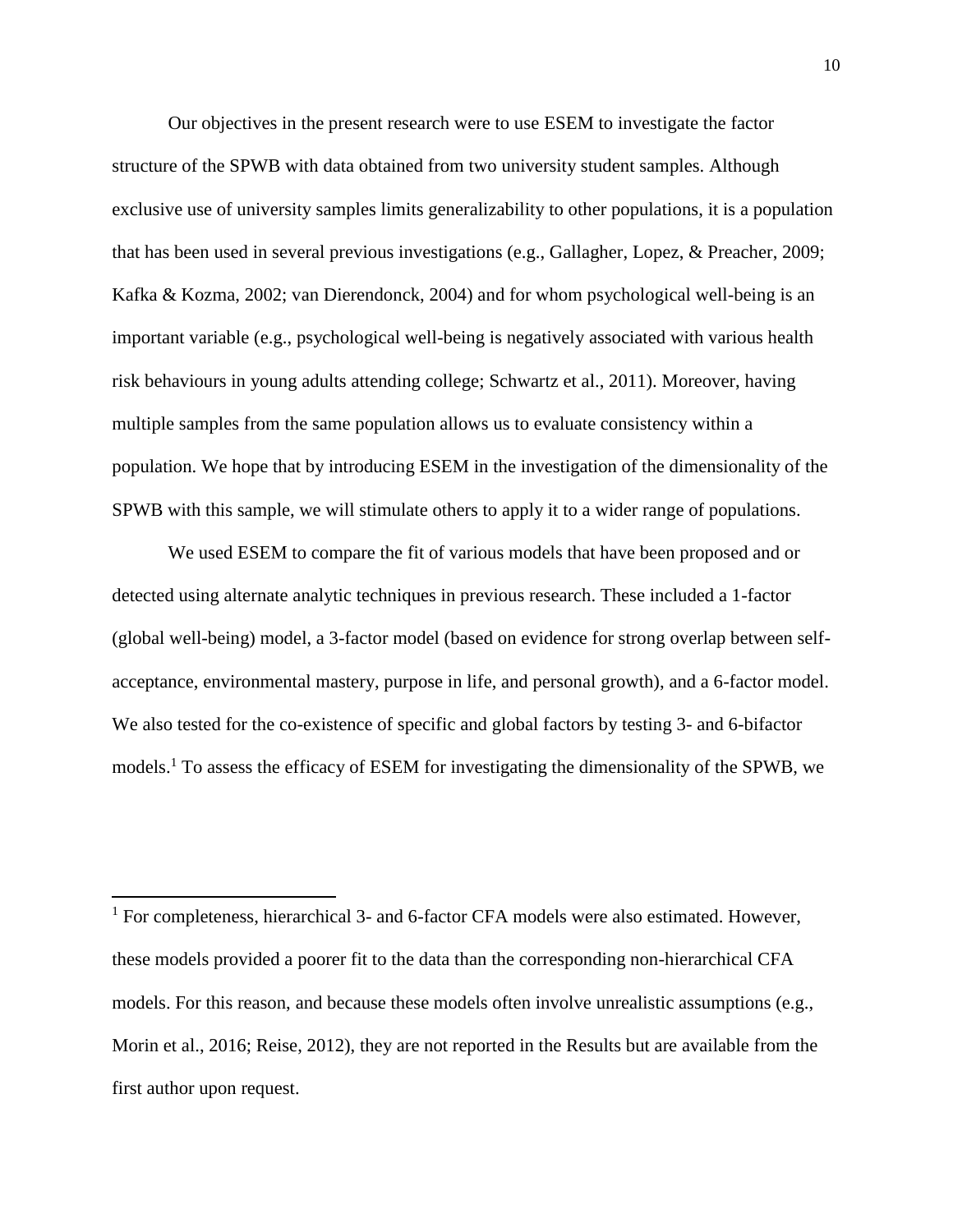also conducted a series of CFA on the same models estimated using ESEM. For illustrative examples of prototypical CFA and ESEM models see Figures 1–2.

## **2. Method**

#### **2.1 Participants**

Data were collected from two samples of university students enrolled in a large Canadian university. Individuals were eligible to participate if they were enrolled in the introductory psychology course at the university and if they were fluent in English. All eligible students received the recruitment information for the study online, which was posted on the online platform that the university uses to recruit students to participate in various research studies. Data for Sample 1 were collected during the 2014 and 2015 academic years  $(N = 604)$ , and data for Sample 2 were collected during the 2016 academic year  $(N = 497)$ . All of these data were collected as part of a larger study on student well-being. Data for the 2014 and 2015 years were combined to achieve a sufficient sample size for purposes of analysis as these data were collected prior to the decision to employ ESEM to examine the factor structure of the SPWB. Ethical approval for these studies were obtained from the Non-Medical Research Ethics Board at the University of Western Ontario (Sample 1 Reference Number: 106297/107341; Sample 2 Reference Number: 107804).

Similar data cleaning procedures were conducted for both samples prior to analyses. First, data from participants were excluded based on their responses to direct-check careless responding items interspersed through out the survey (Kam & Meyer, 2015). The careless responding items indicated to participants which response option to select for that item (e.g., "Please select Strongly Disagree for this item"). In Sample 1, participants who responded correctly to at least five out of six careless responding items were retained (*n* = 590). In Sample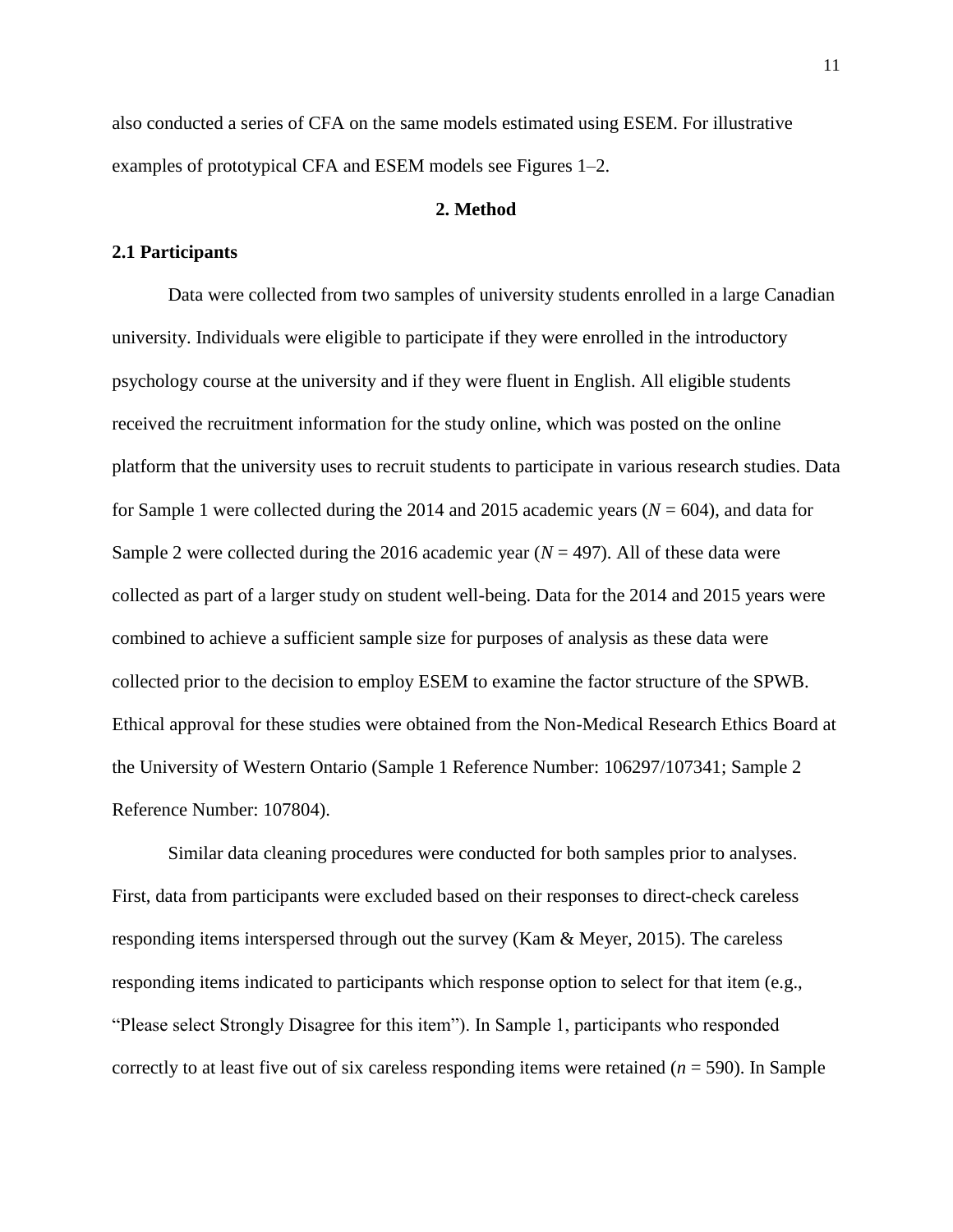2, participants who responded correctly to at least four out of five careless responding items were retained  $(n = 451)$ . Second, given that average survey completion time for both samples was approximately 30 minutes, we omitted data from those who completed the survey in less than 10 minutes and may have given insufficient attention to the task. This resulted in the elimination of 17 cases in Sample 1 and two cases in Sample 2. Final Ns for purposes of analysis were 573 and 449 for Samples 1 and 2, respectively.

The average age in Sample 1 was 18.38 years, with 65% of the population identifying as female. A majority of the participants indicated they were Caucasian (53%), while 17% indicated they were Chinese, 12% were South Asian, nearly 5% indicated they were Arab, and less than 4% each indicated they were Black, Korean, Southeast Asian, West Asian, Japanese, Filipino, Aboriginal or Latino. In Sample 2, the average age was 18.2 years old, and the sample was 81% female. Again, approximately half of the sample identified as Caucasian (52%), while 22% indicated they were Chinese, 12% were South Asian, and 4% or less each reported they were Arab, Black, Korean, Southeast Asian, West Asian, Japanese, Filipino, Aboriginal or Latino. Because of its broad appeal, the introductory psychology course draws students from a variety of disciplines. For both samples, approximately one third of the participants were from the Faculty of Social Science, one third were from the Faculty of Science, and one fifth were from the Faculty of Health Sciences, with the remaining students distributed across almost all of the other smaller faculties.

#### **2.2 Measures**

*Psychological well-being*. We measured psychological well-being using the 9-item versions of the SPWB developed by Ryff (1989). We opted to use the 9-item versions of the scales to achieve a balance between length and content breadth. Participants responded to the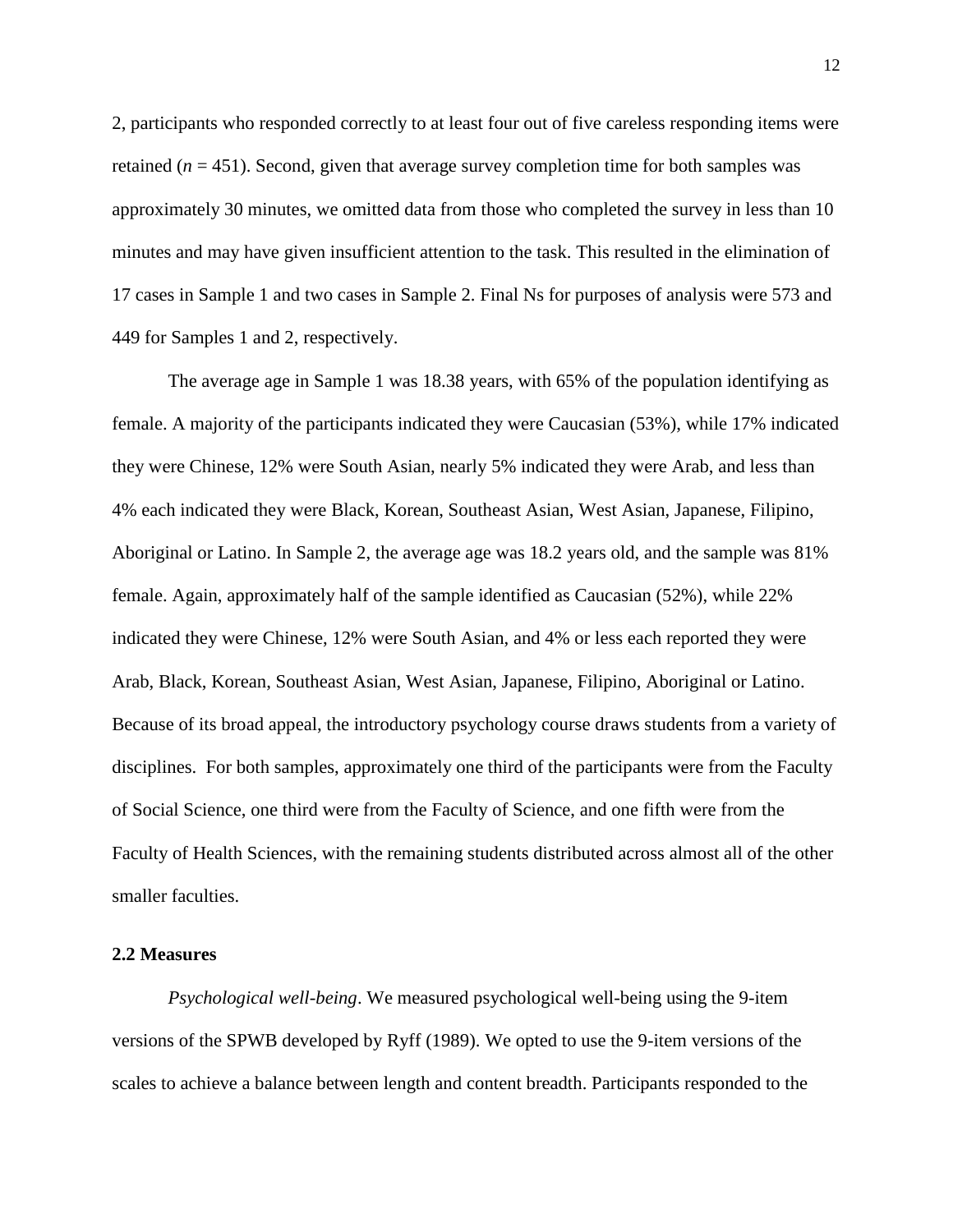measure on a 6-point Likert-type scale from 1 (strongly disagree) to 6 (strongly agree). When referring to specific SPWB items in our results, we use item codes and these can be found in the Appendix along with the full content of the scales. Descriptive statistics for all items can be found in Online Resource 1.

# **2.3 Analyses**

l

Analyses were conducted using Mplus (version 7.3, Muthén & Muthén, 2014). Preliminary analyses revealed that the responses to the SPWB items were slightly skewed (Sample 1: -1.519 to .469; Sample 2: -1.581 to .526). Therefore, all models were estimated using robust Maximum Likelihood (MLR). MLR calculates fit indices and standard errors robust to violations of normality assumptions, as well as to the nature of Likert response scales with five or more response categories (Finney & DiStefano, 2013). We evaluated five models using CFA and four models using ESEM. In both cases, we evaluated 3- and 6-factor models; a 1-factor model was also tested using CFA.<sup>2</sup> The 3-factor model was created by combining environmental mastery, self-acceptance, purpose in life, and personal growth. We also tested bifactor CFA and ESEM models in which all items loaded on both the specific and global factors. Bifactor models

 $2$  In the past, some investigators have reported that fit improves in models allowing correlations among the residuals for adjacent items and/or by allowing negatively worded items to load on a method factor (e.g., Springer & Hauser, 2006). Due to the complexity of the ESEM models tested here (e.g., 6-bifactor model), we did not use either of these procedures to account for potential method variance. However, inspection of the modification indices provided by Mplus suggested that applications of these procedures would be unlikely to improve model fit substantially. Details regarding these modification indices can be found in Online Resource 2.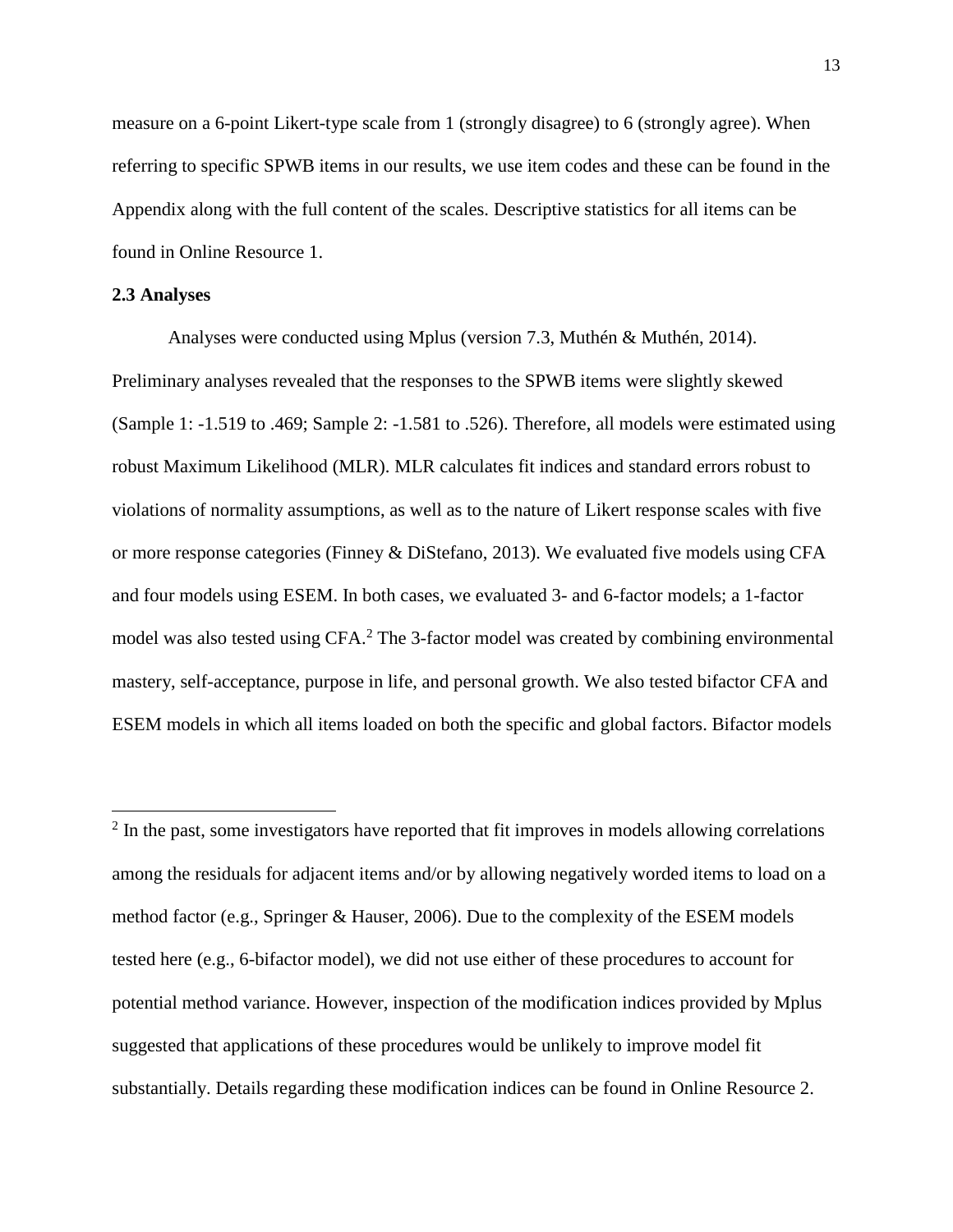with both three and six specific factors were tested. All CFA models were specified so that items were only allowed to load on their corresponding factors and all cross-loadings were constrained to zero. In bifactor CFA models, the factors were specified to be orthogonal and items were only allowed to load on their corresponding specific factor and the global factor. ESEM models were specified using target rotation, allowing all items to load on all factors with cross-loadings for each item on non-corresponding specific factors estimated to be as close to zero as possible. Bifactor ESEM models were estimated using orthogonal target rotation where latent correlations between factors were constrained to zero.

Considering the oversensitivity to sample size and minor changes in specifications of the chi-square difference test (Marsh, Hau, & Grayson, 2005), recent research employing ESEM (e.g., Howard et al., 2016; Morin et al., 2016; Sánchez-Oliva et al., 2017) has instead relied on goodness-of-fit indices and inspection of parameter estimates to compare models. Consistent with these earlier studies, all models were evaluated using multiple goodness-of-fit indices and information criteria: the comparative fit index (CFI), the Tucker-Lewis index (TLI), the root mean square error of approximation (RMSEA), the Akaike Information Criteria (AIC), the Bayesian Information Criteria (BIC), and the sample-size adjusted BIC (ABIC). Following guidelines by Hu and Bentler (1999), models with values greater than .90 on the CFI and TLI suggest acceptable fit, while values greater than .95 denote an excellent fit. Values on the RMSEA below .08 reflect adequate fit, whereas values below .05 reflect good fit (Browne & Cudeck, 1993). When comparing models, we were guided by Chen's (2007) suggestion that an increase in CFI of .005–.010 and a decrease in RMSEA of .010–.015 indicates a significant improvement in fit to the data. AIC, BIC, and ABIC values were also used to compare models, with lower values indicating a better fit to the data. Although the guidelines above were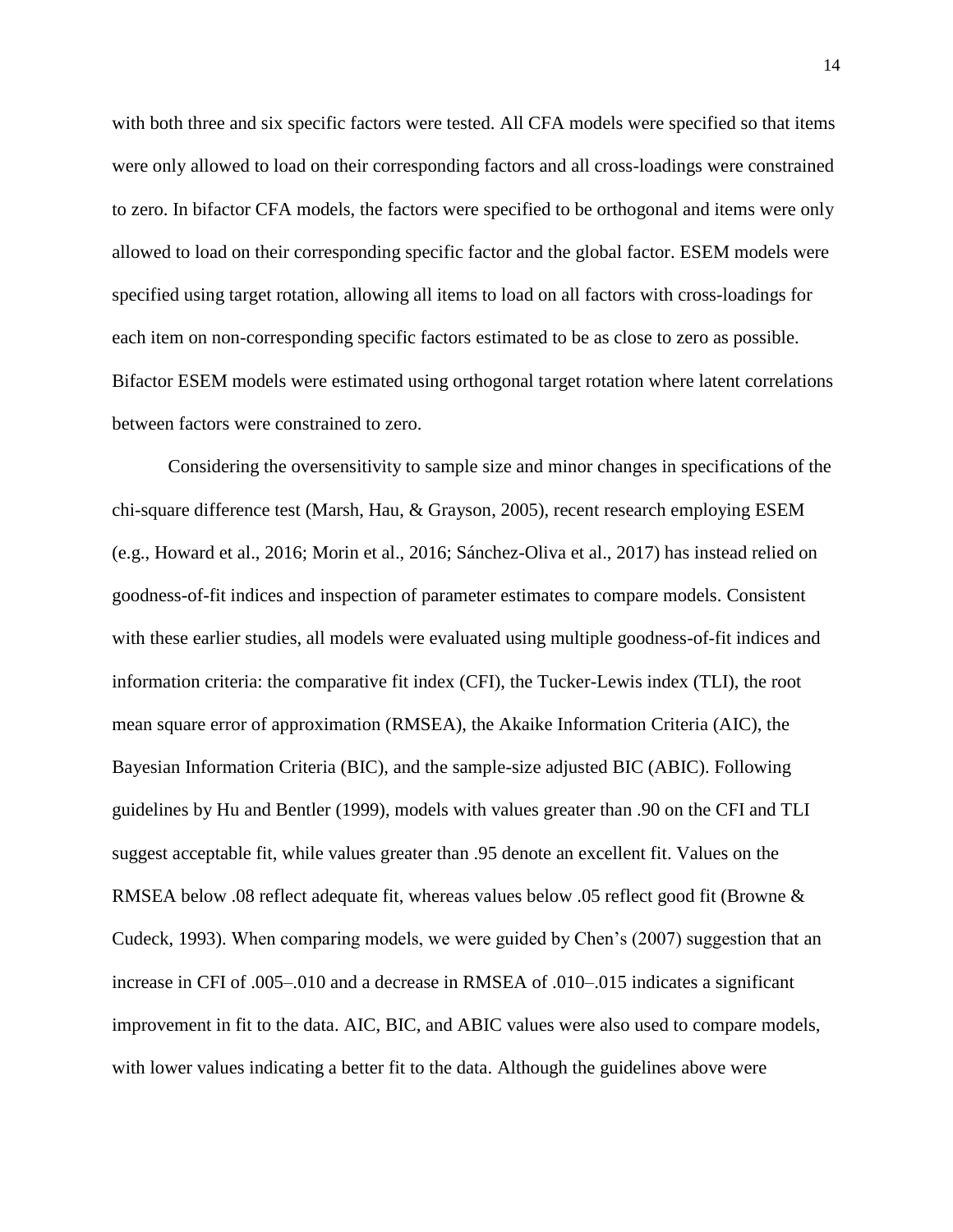originally established for CFA, previous research has used them to evaluate the fit of models derived using ESEM (e.g., Howard et al., 2016; Morin et al., 2016; Sanchéz-Oliva et al., 2017). When comparing models using CFA and ESEM, it is important to keep in mind that fit will generally be better for comparable ESEM models because they involve less restrictive assumptions for cross-loadings (i.e., the loadings are targeted to be as close to zero as possible rather than being fixed at zero). Morin et al. (2016) point out that a more important consideration when comparing CFA and ESEM models is to examine the parameter estimates (e.g., correlations among the latent factors) to determine which are more in line with theory.

#### **3. Results**

Model values on goodness-of-fit indices and information criteria for both samples can be found in Table 1. Bifactor CFA models did not converge after 5,000 iterations in Sample 2 and, therefore, are not reported here. Results of the factor analyses indicated that CFI and TLI values for CFA and ESEM models fell below acceptable levels in both samples, whereas the RMSEA suggested that these models provided good fit. The exception was the 6-bifactor ESEM model in Sample 1, which did meet the cut-off on the CFI for acceptable fit (CFI = .914). Generally, comparisons of the models based on the information criteria supported the fit of the ESEM models over the corresponding CFA models as expected, given the number of additional parameters that are freely estimated in ESEM solutions. Comparisons of the models also supported the fit of all multidimensional models over the unidimensional solution. These results suggest that the presence of cross-loadings that are not allowed by CFA are likely one of the sources of poor fit for these models. Supporting this conclusion, the ESEM models also reduced the latent factor correlations as expected when compared to the corresponding CFA models (see Online Resources 3–6 in the supplementary materials). For example, the average correlation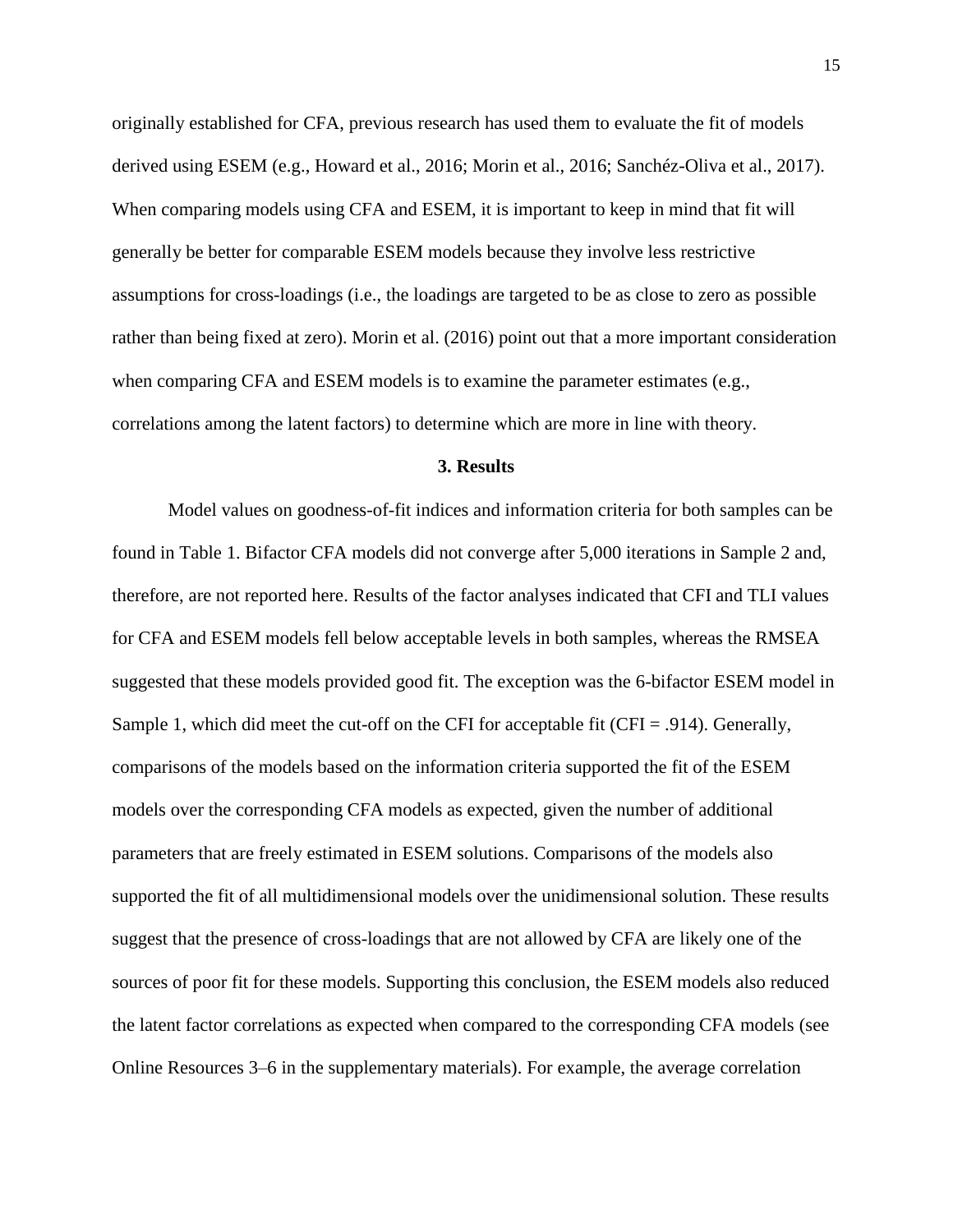between latent factors in the 6-factor ESEM models (Sample 1  $|M_r| = .273$ ; Sample 2  $|M_r| = .265$ ) were less than half of the average correlation in the corresponding 6-factor CFA models (Sample 1  $|M_r| = .643$ ; Sample 2  $|M_r| = .627$ ). Finally, the 6-factor solutions were all found to fit the data better than their corresponding 3-factor solutions. Based on the results above, only the detailed comparisons between the 6-factor ESEM model and the 6-bifactor ESEM model are reported here.

The 6-bifactor ESEM model resulted in a better fit than the 6-factor ESEM model in both samples (Sample 1:  $\Delta$ CFI = +.017;  $\Delta$ TLI = +.016;  $\Delta$ RMSEA = -.002; lower AIC and ABIC; Sample 2:  $\Delta$ CFI = +.039;  $\Delta$ TLI = +.042;  $\Delta$ RMSEA = -.006; lower AIC and ABIC). Notably, the 6-bifactor ESEM model was not an improvement over the 6-factor ESEM according to Chen's (2007) guidelines for RMSEA (Sample 1:  $\triangle$ RMSEA = -.002; Sample 2:  $\triangle$ RMSEA = -.006) although it did meet the criteria for the CFI (Sample 1:  $\Delta$ CFI = +.017; Sample 2:  $\Delta$ CFI = +.039). Overall, these results suggest that the specification of a global factor improved the fit of the ESEM model as expected. The 6-bifactor ESEM model provided the best fit across all solutions, likely because it allows the small cross-loadings for each item present in the 6-factor ESEM model while simultaneously specifying the global factor necessary to account for the variance shared by most of the items in the SPWB. However, according to Morin et al. (2016), model selection should be based on the examination of parameter estimates as well as on goodness-offit values, so we examined item loadings for these two solutions more closely to determine if the 6-bifactor ESEM model could be considered a better fit to the data than the 6-factor ESEM when parameter estimates were also considered. Parameter estimates for all 6-factor solutions are reported in Online Resources 7–10 in the supplementary materials.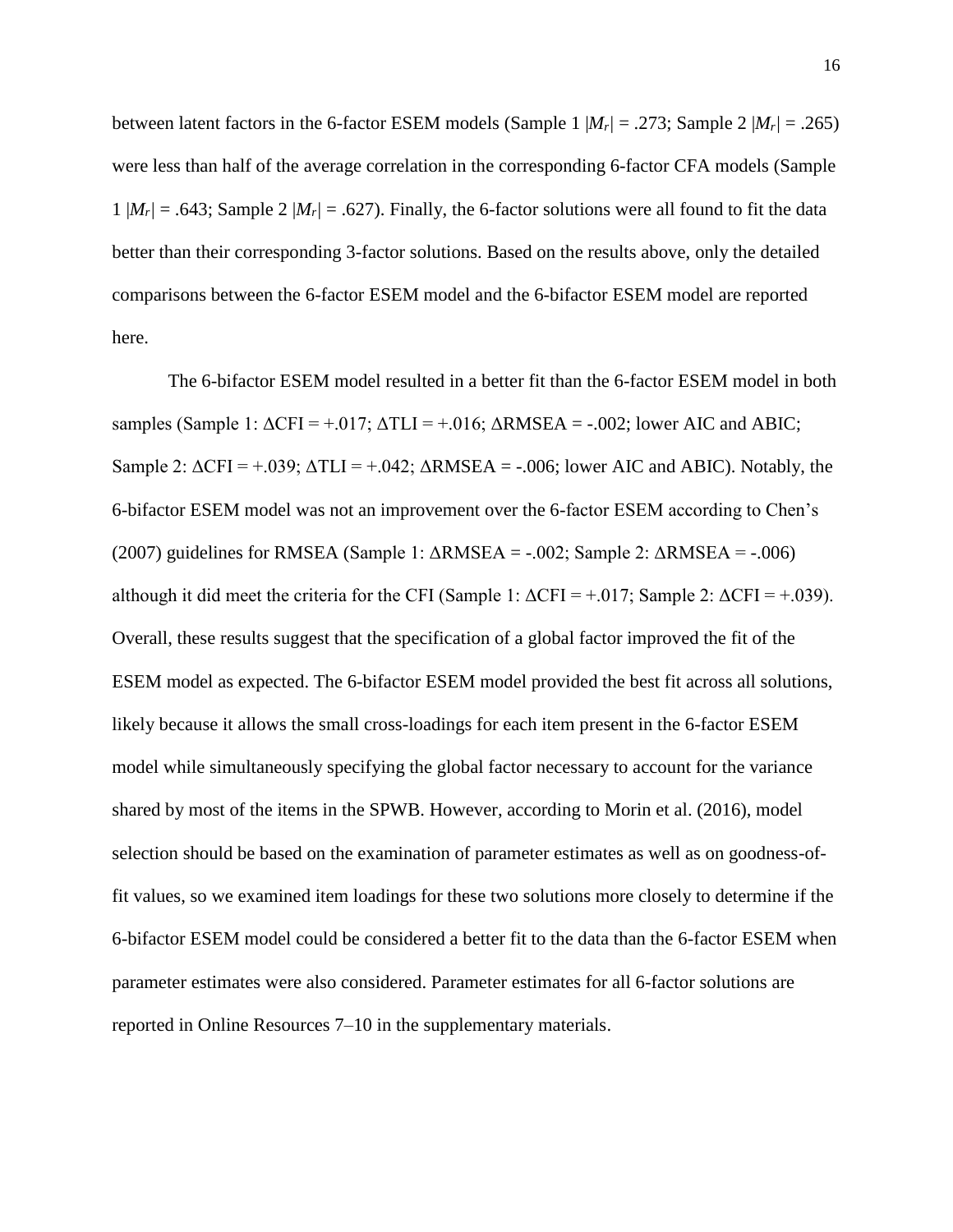Item loadings for the 6-factor ESEM solutions indicate that the specific factors were not clearly defined by the intended items. Indeed, the average item loadings per factor in both samples were below .5 (Sample 1 target  $|M_{\lambda}| = .437$ ; Sample 2 target  $|M_{\lambda}| = .434$ ) and two of the specific factors had at least one item with a loading below .25 (i.e., less than 7% of the item variance was explained by its corresponding specific factor). The cross-loadings were small on average (Sample 1 cross  $|M_{\lambda}| = .105$ ; Sample 2 cross  $|M_{\lambda}| = .120$ ), but ranged in absolute value from .003 to .502 in Sample 1 and .000 to .557 in Sample 2.

In comparison, parameter estimates for the 6-bifactor ESEM solutions revealed support for a global factor. Notably, this evidence is weaker in Sample 1 (global  $|M_\lambda| = .439$ ) than it is in Sample 2 (global  $|M_\lambda| = .535$ ), but item loadings on the global factor in both samples were often larger than loadings for these items on their corresponding specific factors (Sample 1 target |*M*λ|  $= .310$ ; Sample 2 target  $|M_{\lambda}| = .315$ ). Similar to the 6-factor ESEM solutions, there were also small item cross-loadings on average (Sample 1 cross  $|M_{\lambda}| = .100$ ; Sample 2 cross  $|M_{\lambda}| = .100$ ). The absolute range of cross-loadings for the 6-bifactor ESEM solutions indicate that crossloadings were reduced in comparison to the 6-factor ESEM solutions (Sample 1: .000–.386; Sample 2: .001–.421). These results suggest that the 6-bifactor ESEM solution is the best-fitting model to the data and a global factor is crucial in accounting for the variance shared by most of the items in the SPWB.

#### **4. Discussion**

#### **4.1 Multidimensionality of the SPWB**

Our objective in the present research was to investigate the factor structure of the SPWB using ESEM in addition to more traditional CFA. ESEM addresses some of the limitations inherent in CFA (e.g., forcing zero cross-loading) and has been used with success in clarifying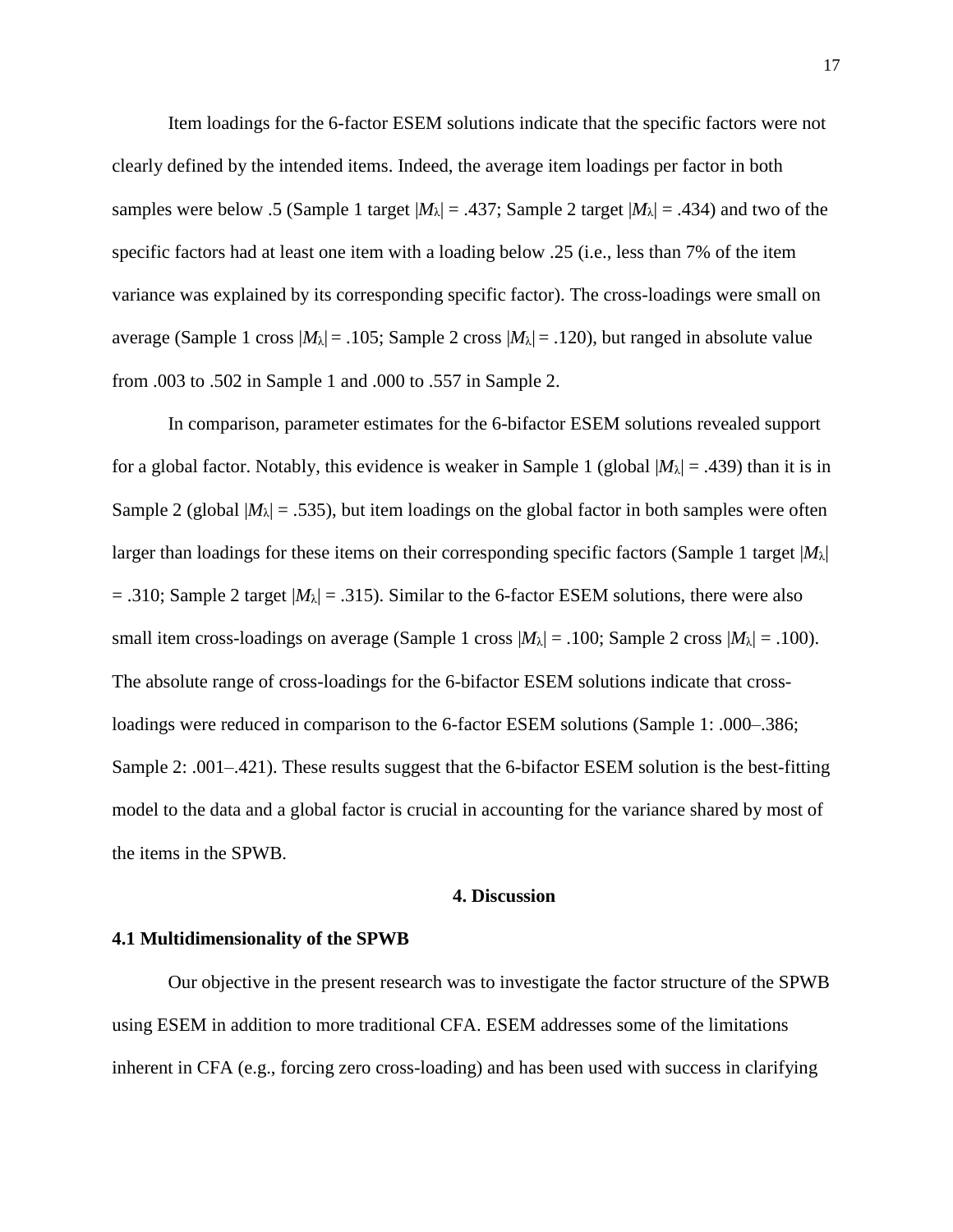the structure of measures with similar issues as the SPWB (e.g., Howard et al. 2016; Sánchez-Oliva et al., 2017). Based on our results with data collected from two samples of university students, the SPWB appears to be multidimensional. All the multidimensional solutions in our analyses provided a better fit to the data than a unidimensional solution. Relatedly, it appears that the 6-factor structure originally proposed by Ryff (1989) provides a better fit than a more parsimonious 3-factor structure proposed by some researchers (Abbott et al., 2006; Burns & Machin, 2009).

Some researchers have noted that, while a 6-factor solution produced the best fit, the factors were highly correlated, indicating the need for a second-order factor (van Dierendonck, 2004), or that they had to include method factors and correlated errors among some items to achieve acceptable fit (Springer & Hauser, 2006). Our results suggest that, to some extent, these issues might be caused by limitations inherent in CFA. When applied to measures with overlap in item content across correlated constructs, in the absence of a global factor and cross-loadings, CFA is forced to account for the shared item variance by inflating the latent factor correlations (Asparouhov & Muthén, 2009). The best-fitting solution in the present research was the 6 bifactor ESEM solution, likely because it: 1) reduces latent factor correlations by allowing small cross-loadings to account for overlap in item content; 2) specifies a global factor to account for shared variance resulting from experiences that contribute to overall well-being; and 3) contains specific factors reflecting meaningful distinctions as articulated by Ryff (1989) in her theory of psychological well-being.

#### **4.2 Item Quality in the SPWB**

Although the results of our analyses indicate that a 6-bifactor ESEM solution best reflects the structure underlying the SPWB, this does not attest to the quality of the SPWB as a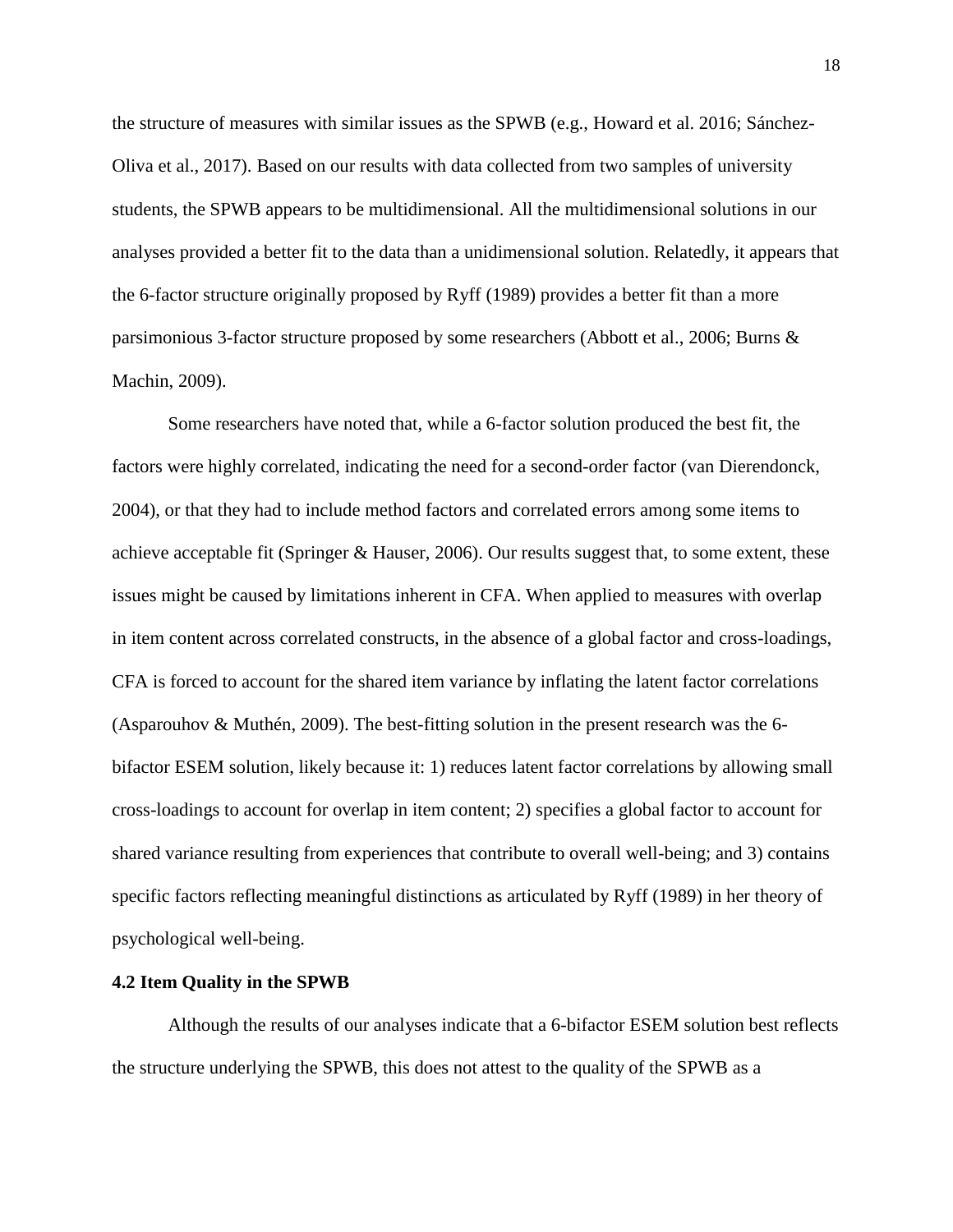multidimensional measure of well-being. Closer inspection of the parameter estimates for the 6 bifactor ESEM solution in both samples suggests that there are items that do not adequately reflect their intended specific factor or the global factor, at least for a university student population; see Table 2 for a summary of parameter estimates. While an in-depth analysis of the quality of the SPWB on an item-by-item basis is beyond the scope of this paper, we identify general categories of items that illustrate the issues that might be addressed in the future.

First, there are items on the SPWB that appear to be solely indicative of a global experience of psychological well-being rather than the specific factor they were intended to measure. These items were characterized by large loadings on the global factor and substantially smaller loadings on all other factors, including the target factor. Items in this category could be problematic in that they do not reflect the unique aspects of their corresponding subscale and could lead to erroneous interpretations of the scale scores, as well as relations between those scores and other variables. That is, the scale scores might be contaminated by overall well-being and this can contribute to over- or under-estimation of the specific scale's relations with other variables. One example is the item "In general, I feel I am in charge of the situation in which I live" from the Environmental Mastery scale (EM2; Sample 1: Global  $\lambda = .497$ ; Target  $\lambda = .139$ ; Sample 2: Global  $\lambda = .521$ ; Target  $\lambda = .070$ ).

Second, there are items that have cross loadings on one or more factors that are substantially higher than the target-factor loading. For example, the item "I do not fit very well with the people and the community around me" has a higher loading on the Personal Relations factor than on the intended Environmental Mastery factor (EM14R; Sample 1: .358 vs. -.082; Sample 2: .421 vs. -.076). Again, inclusion of such items in the computation of scale scores can result in misinterpretation of the scores and their relations with other variables. In cases like the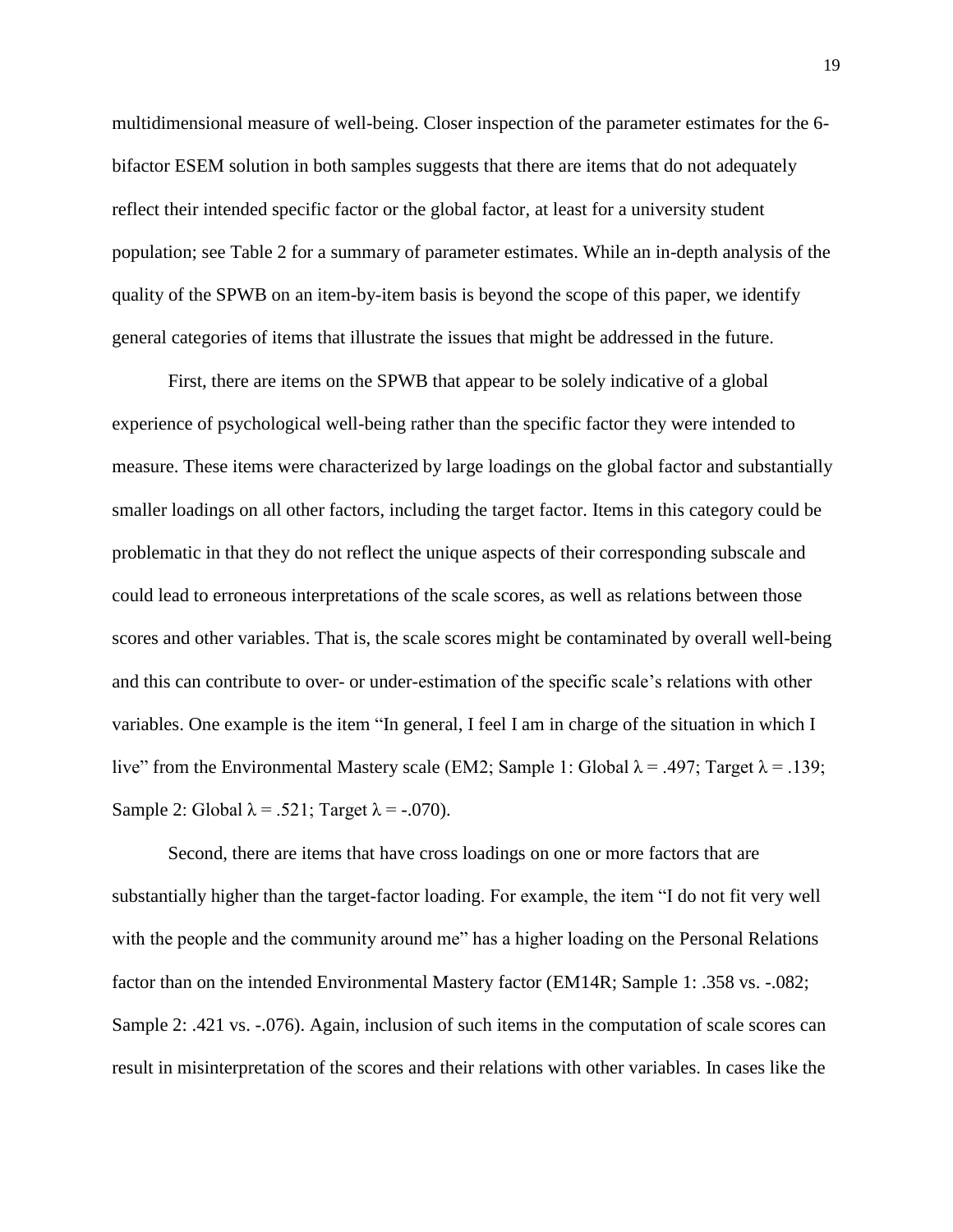example given here, it might be better to re-classify the item than to delete it. Indeed, the content of item ER14 seems more indicative of "having warm, satisfying trusting relationships with others" (Positive Relations; Ryff, 1989, p. 1072) than of "being able to choose or create contexts suitable to personal needs and values" (Environmental Mastery; Ryff, 1989, p. 1072).

Third, some items are characterized by modest loadings on all factors. These items are problematic because they do not appear to be good indicators of any of the specific factors, or of the global factor. Consequently, they too are likely to contribute to misinterpretation of scale scores and their relations with other variables. One example is the item "there is truth to the saying you can't teach an old dog new tricks," (PG51R) for which the highest loading was .241 on the Global factor in Sample 1 and .328 on the Personal Growth factor in Sample 2. Items such as these might best be replaced in subsequent revisions of the SPWB.

# **4.3 Limitations and Future Research Directions**

Our study contributes to the on-going debate regarding the dimensionality of the SPWB by applying a new analytic technique, ESEM, to data obtained from two samples of university students. The consistency in findings across the two samples adds to our confidence that the best fitting factor structure for the SPWB is one including a global factor and six specific factors corresponding to the dimensions of well-being identified by Ryff (1989). However, our study is not without limitations, the most notable being our exclusive use of university students. Although university students, and young adults in general, constitute a large segment of the population for whom psychological well-being is very important, we cannot attest to the generalizability of our findings to other segments of the population. We strongly encourage additional research applying the new ESEM methodology using more diverse samples and/or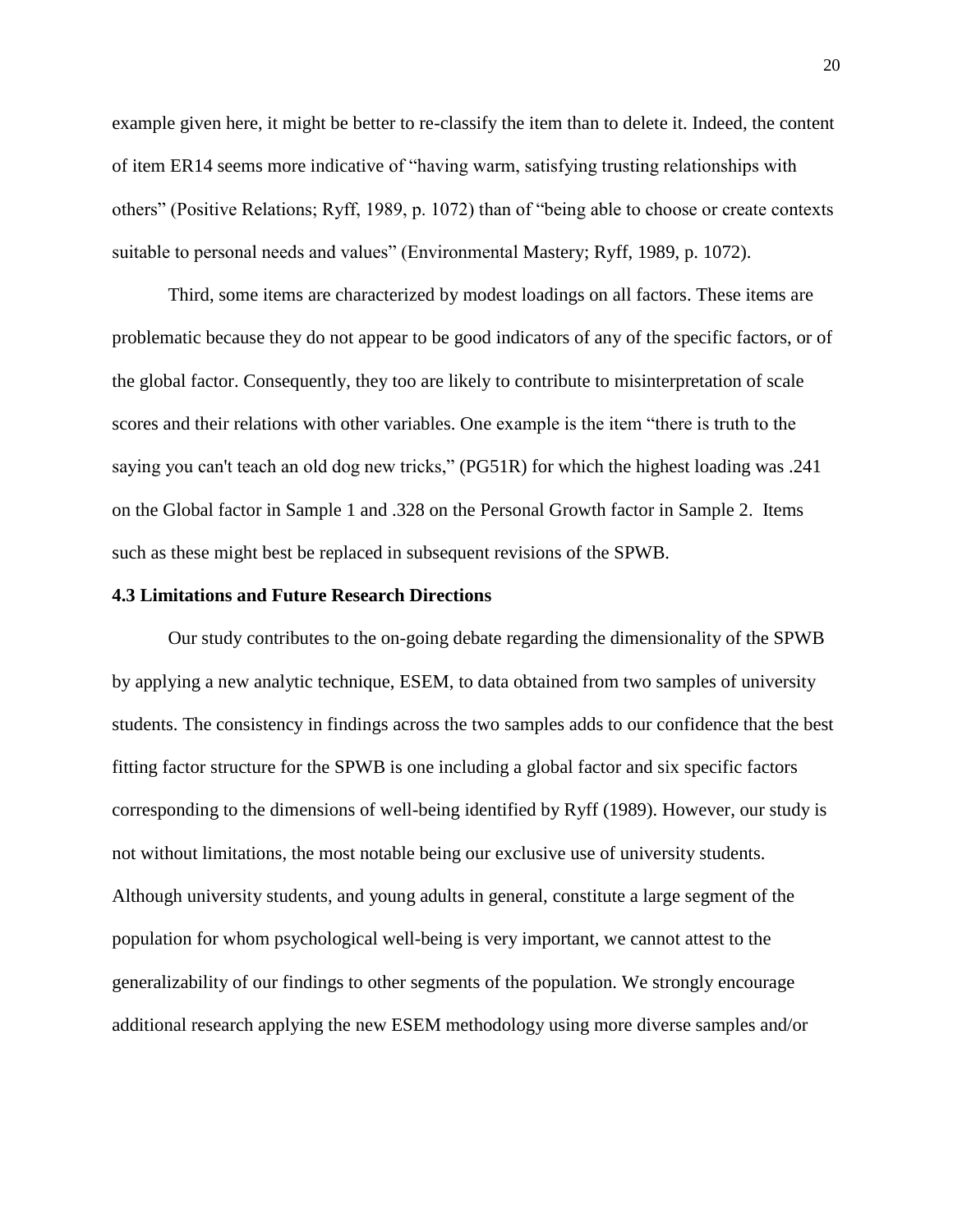other segments of the population where the SPWB might be applied in research and practice (e.g., older adults; disadvantaged youth).

One reason to question whether the results of our study will generalize to other segments of the population is item content. Although all items on the SPWB are likely to be interpreted somewhat differently depending on the individual's life circumstances, some items in particular might seem less relevant to young as opposed to middle-aged or older adults. The Personal Growth item "I gave up trying to make big improvements in my life a long time ago" is one example. If students interpreted and responded differently to such items than would older adults, this might have affected our results. Going forward, it is important to consider whether it would be best to eliminate items that might be interpreted differently by large segments of the population, or to develop different versions tailored to segments of the population that might be of special interest for research or practical purposes.

Our analysis was also limited to the 54-item version of the SPWB with its 9-item subscales. As noted earlier, longer versions (84 or 120 items) of the instrument include more diverse content and tend to have higher reliability than shorter versions with more restricted content but often do not provide support for the theorized 6-factor structure. The 54-item version was chosen for the present research because it provides a nice balance between length and content breadth. However, it is possible that our results might have been different had we used longer or shorter versions. Again, we encourage additional applications of ESEM with the other versions. The findings with longer versions could be of particular interest because they provide data for a wider range of items that would be helpful in scale refinements.

We also encourage future research to examine the factor structure of the SPWB using other methods, most notably, Bayesian CFA. Bayesian estimation, similarly to ESEM,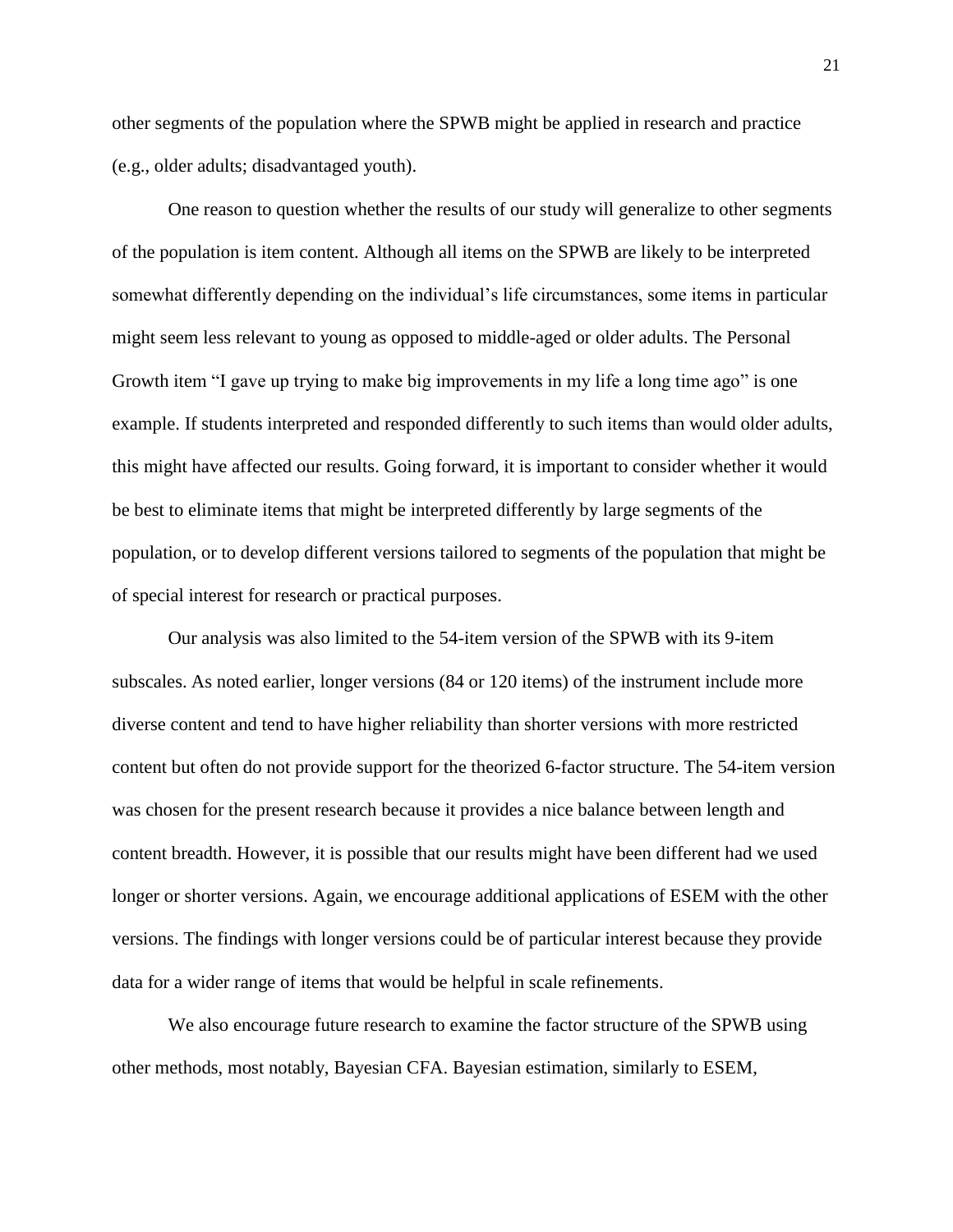overcomes the unrealistic constraints of traditional CFA by allowing the researcher to specify a prior distribution that models small but non-zero item cross-loadings alongside freely estimated loadings for items on their corresponding scale factors (Muthén & Asparouhov, 2012). The Bayesian approach has an advantage over other approaches based on maximum likelihood, including ESEM, when there is information available to specify an a priori distribution. Alternatively, in the absence of such information (as in the present case), one can estimate an initial prior distribution based on theory; however, these priors are likely to be highly subjective and should be evaluated using sensitivity analysis, wherein the results of multiple prior distributions are compared to determine the impact of the prior on the posterior distribution (van de Schoot et al., 2014; Zyphur & Oswald, 2015). Although the application of such an approach goes beyond the objectives of the present study, our findings using ESEM might guide the estimation of an a priori distribution for future applications of Bayesian CFA.

#### **4.4 Implications**

Our findings have important implications for applications of the SPWB in research and practice involving university students (and perhaps young adults more generally). The evidence we provide for the superior fit of a model with six specific factors and one global factor suggests that future researchers might begin by repeating this analysis to create factor scores for use in subsequent analyses linking well-being to other variables. Among other things, studies might be conducted to determine whether specific factors add incrementally beyond the global factor to the prediction of outcome variables of interest.

In contrast, practitioners are more likely to interpret the raw score composites for the six specific scales and/or the global measure of well-being. Our findings suggest that such interpretations, particularly for the individual scales, could be problematic. The creation of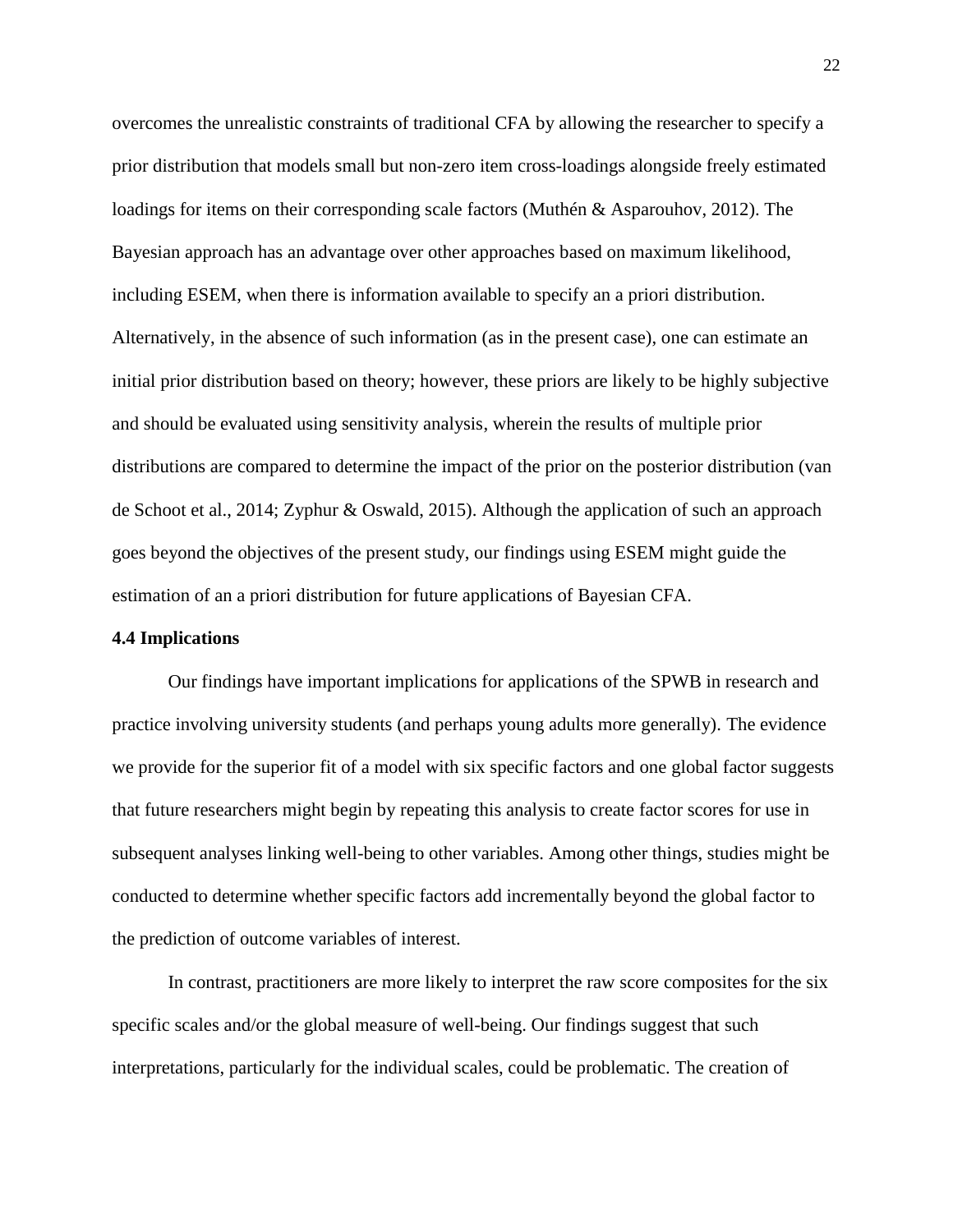composite scores involves equal weighting of all designated items, each of which is assumed to be content relevant. Our findings suggest that this is not the case. Indeed, some items have very low loadings on the designated specific scale and/or on the global factor and should therefore not be included in creation of composites. This raises the question of whether there might be some reduced number of items that could legitimately be combined to produce meaningful composite scores. To address this question, we examined the pattern of loadings for each item in Table 2, and used the following criteria to generate recommendations that are summarized in the Appendix. Items with loadings of .40 or above on its designated factor in both samples were deemed appropriate for inclusion in a composite scale for that factor. Similarly, items with loadings of .40 or above on the global factor for both samples were deemed appropriate for inclusion on an overall well-being measure. Items with loading loadings of .40 or above on both the designated specific factor and on the global factor were deemed appropriate for inclusion on both the specific and global composites (assuming they are not used together in comparative analyses).

As can be seen from the Appendix, if we assume that a minimum of three items is sufficient to form a composite scale, only the Autonomy and Positive Relations factor qualify, with four and three items, respectively. The alpha coefficient for these two scales were .767 and .728, respectively, in Sample 1, and .734 and .767 in Sample 2. In contrast, there are many items that would qualify for inclusion on a composite global well-being scale, but these are spread unevenly across the specific factors, varying from two (Autonomy) to nine (Self-Acceptance). The alpha for such a global measure is .932 in Study 1 and .936 in Study 2. Taking the best two items per factor to create a balanced scale yields an alpha of .852 in Study 1 and .862 in Study 2.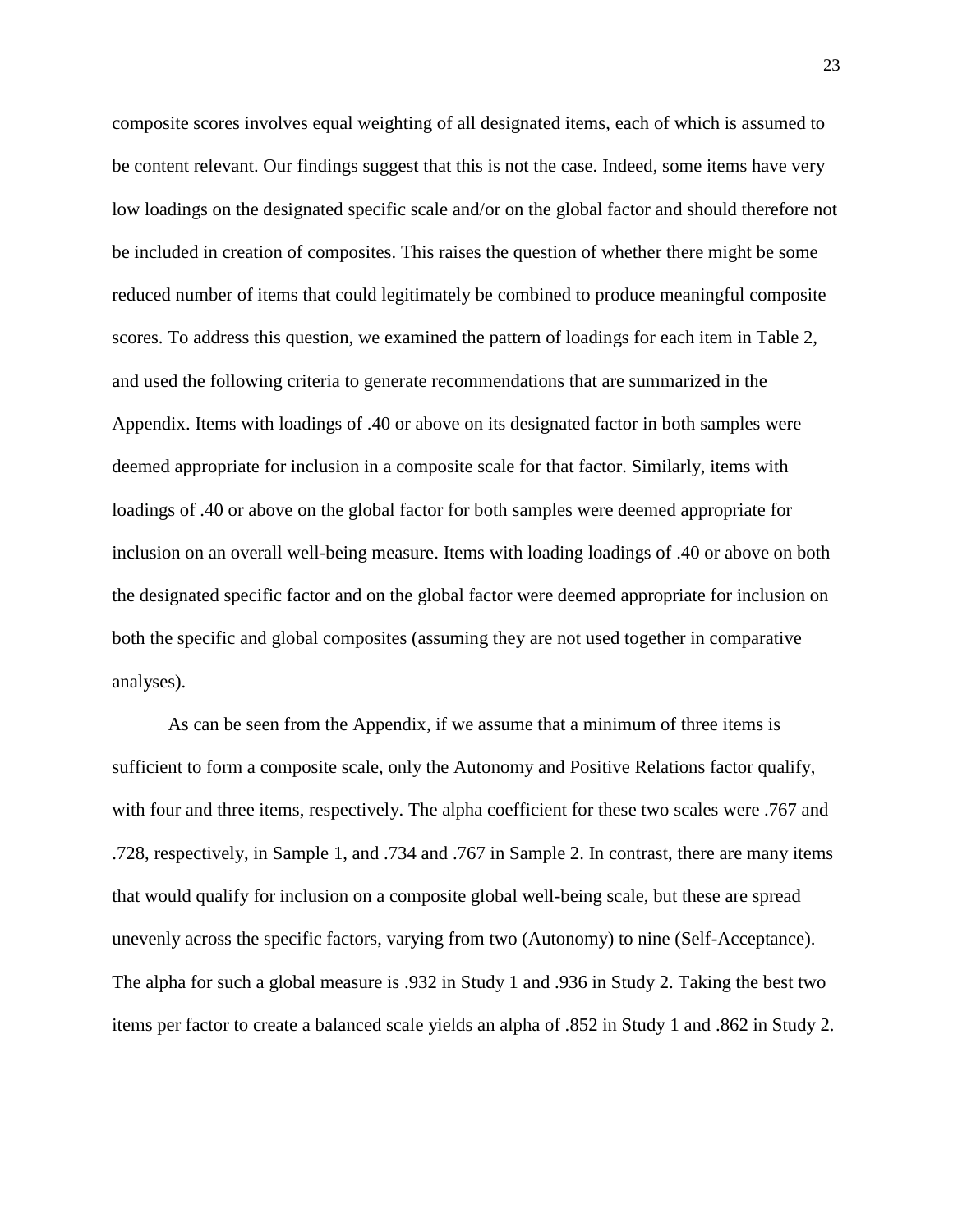Again, these recommendations and the findings upon which they are based, must be interpreted with caution given that they are derived from two samples, both consisting of university students. But it is important to be equally cautious in interpreting composite scores based on the item assignments in the existing 54-item version of the SPWB. There appears to be a clear need for revisions to the SPWB, perhaps beginning with additional items for several of the existing scales. Once these items are available, it will be necessary to re-evaluate the factor structure to determine whether it is consistent with the multidimensional structure proposed by Ryff (1989). We strongly recommend the use of ESEM or Bayesian CFA for this purpose. Although our findings will be most useful as a starting point for the refinement of measures for use with young adults, the procedures we used in the present study can also be applied in the evaluation of measures for use with other populations.

#### **5. Conclusion**

Our findings suggest that the Scales of Psychological Well-being (Ryff, 1989) are best represented by a multidimensional structure. Specifically, the best-fitting solution is one that contains factors for each scale indicated by their respective items and a global psychological well-being factor indicated by all items in the measure. This conclusion derives from our application of a relatively new analytic procedure, exploratory structural equation modeling, and we strongly encourage additional use of this procedure to evaluate the factor structure of the SPWB with a more diverse population and/or a wider range of subpopulations.

#### Conflicts of Interest

On behalf of all authors, the corresponding author states that there is no conflict of interest.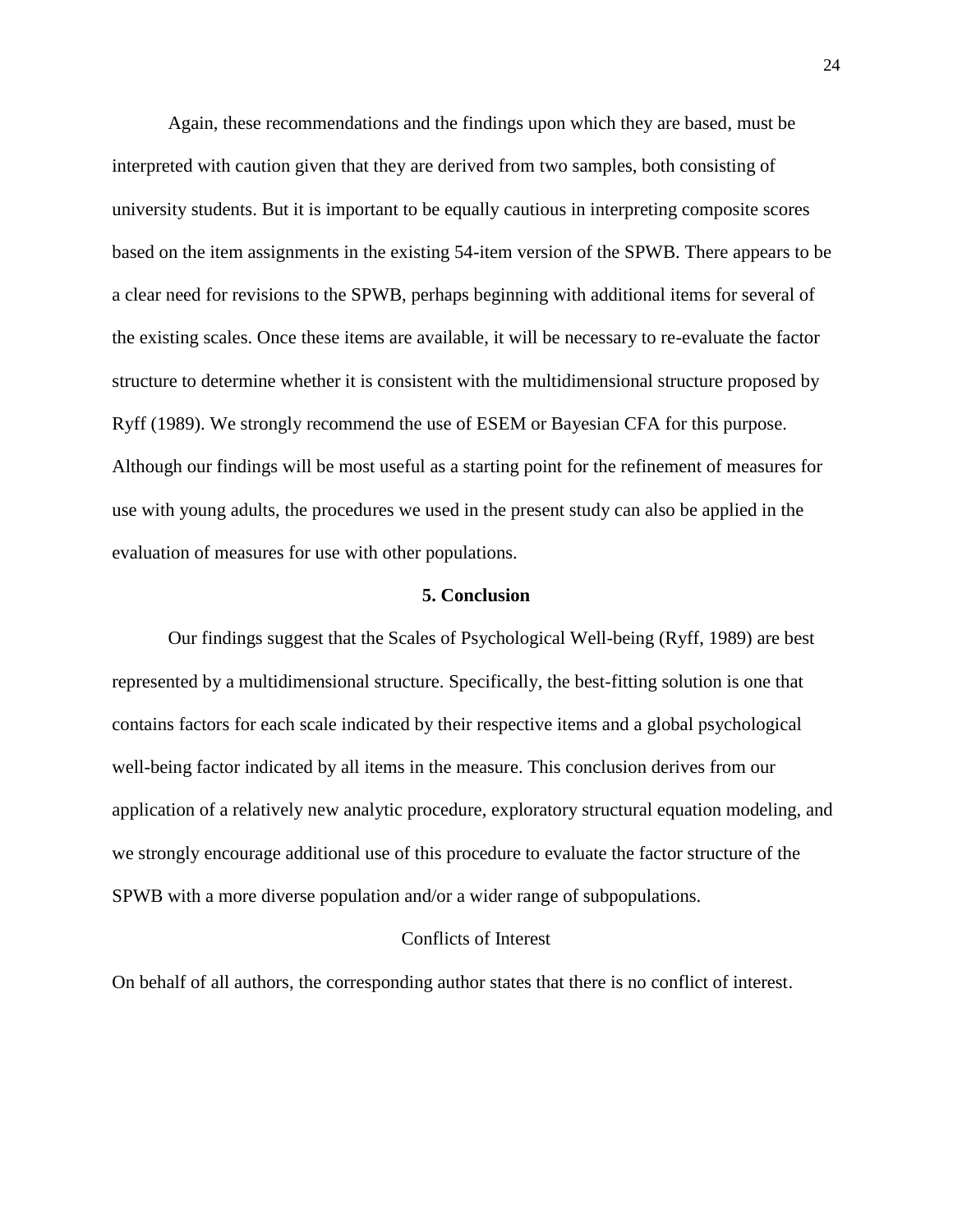#### References

- Abbott, R. A., Ploubidis, G. B., Huppert, F. A., Kuh, D., Wadsworth, M. E., & Croudace, T. J. (2006). Psychometric evaluation and predictive validity of Ryff's psychological well-being items in a UK birth cohort sample of women. *Health and Quality of Life Outcomes*, 4(1), 76–92.
- Allport, G.W. (1961). *Pattern and growth in personality*. New York, NY: Holt, Rinehart, and Winston.
- Aristotle (1985). *Nicomachean ethics* (T. Irwin, Trans.). Indianapolis, IN: Hackett.
- Asparouhov, T. & Muthén, B. (2009). Exploratory structural equation modeling. *Structural Equation Modeling*, *16*, 397–438.
- Bandalos, D.L., & Boehm-Kaufman, M.R. (2009). Four common misconceptions in exploratory factor analysis. In. C.E. Lance & R.J. Vandenberg (Eds.), *Statistical and methodological myths and urban legends* (pp. 61-87). New York: Routledge.
- Browne, M. W., & Cudeck, R. (1993). Alternative ways of assessing model fit. In K. A. Bollen & J. S. Long (Eds.), *Testing Structural Equation models* (pp. 136–162). Newbury Park, CA: Sage.
- Burns, R. A., & Machin, M. A. (2009). Investigating the structural validity of Ryff's psychological well-being scales across two samples. *Social Indicators Research*, *93*(2), 359–375.
- Chen, F. F. (2007). Sensitivity of goodness of fit indexes to lack of measurement invariance. *Structural Equation Modeling*, *14*(3), 464-504.
- Clarke, P. J., Marshall, V. W., Ryff, C. D., & Rosenthal, C. J. (2000). Well-being in Canadian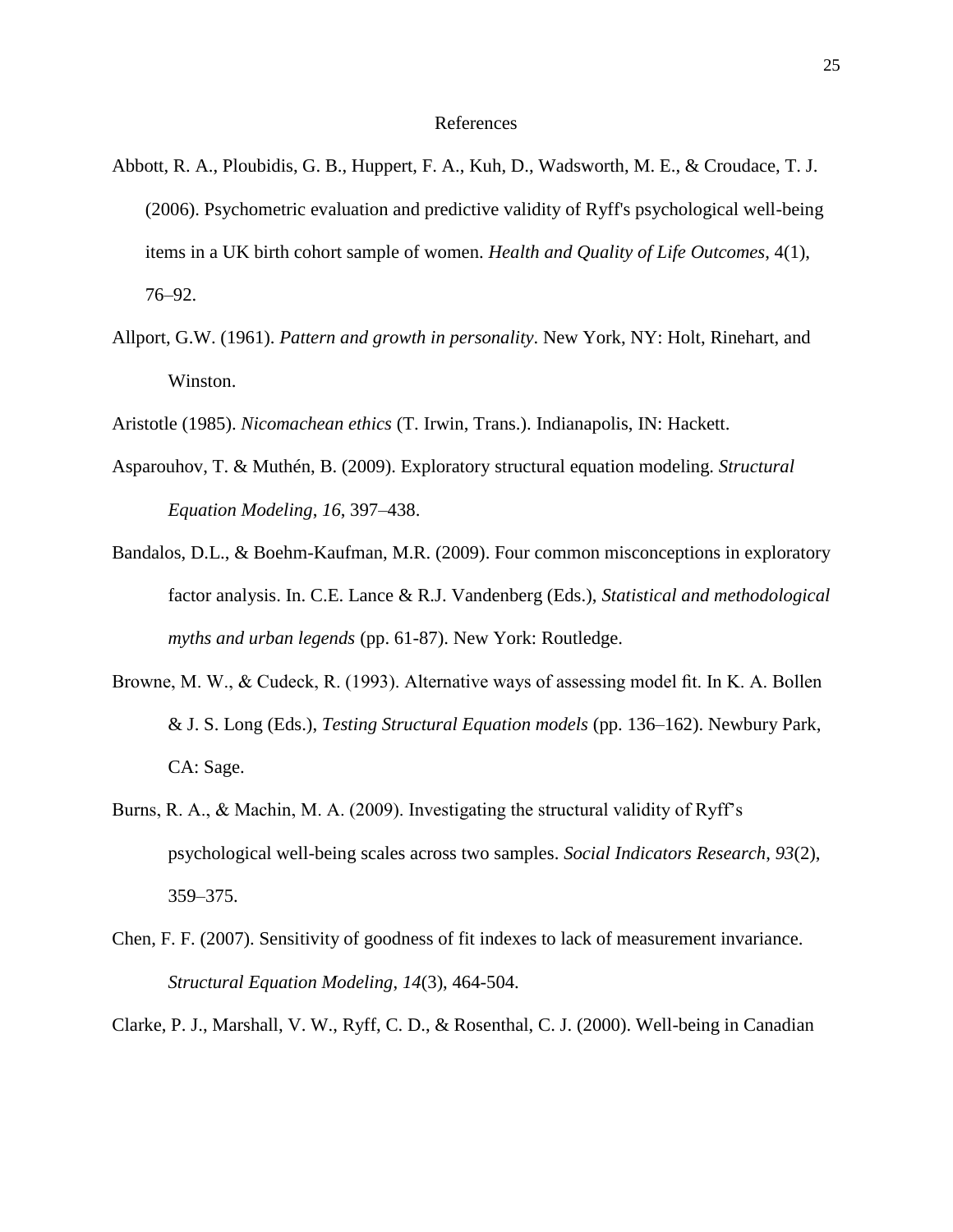seniors: Findings from the Canadian study of health and aging. *Canadian Journal on Aging/La Revue Canadienne du Vieillissement*, *19*(2), 139–159.

- Clarke, P. J., Marshall, V. W., Ryff, C. D., & Wheaton, B. (2001). Measuring psychological well-being in the Canadian study of health and aging. *International Psychogeriatrics*, *13*(1), 79–90.
- Cronbach, L. J. (1970). *Essentials of psychological testing*. Macmillan: New York, NY: Macmillan.
- Frankl, V. E., & Lasch, I. (1992). *Man's search for meaning: An introduction to logotherapy*. Boston, MA: Beacon Press. (Originally work published 1959)
- Gallagher, M. W., Lopez, S. J., & Preacher, K. J. (2009). The hierarchical structure of wellbeing. *Journal of Personality*, *77*(4), 1025–1050.
- Gignac, G. E. (2016). The higher-order model imposes a proportionality constraint: That is why the bifactor model tends to fit better. *Intelligence*, *55*, 57-68.
- Guay, F., Morin, A. J., Litalien, D., Valois, P., & Vallerand, R. J. (2015). Application of exploratory structural equation modeling to evaluate the Academic Motivation Scale. *The Journal of Experimental Education*, 83(1), 51–82.
- Finney, S. J., & DiStefano, C. (2013). Non-normal and categorical data in structural equation modeling. In G. R. Hancock, & R. O. Mueller (Eds.), *Structural Equation Modeling: A Second Course* (pp. 439–492) (2nd ed.). Greenwich, CO: IAP.
- Howard, J. L., Gagné, M., Morin, A. J., & Forest, J. (2016). Using bifactor exploratory structural equation modeling to test for a continuum structure of motivation. *Journal of Management*, 1–27.

Hu, L. T., & Bentler, P. M. (1999). Cutoff criteria for fit indexes in covariance structure analysis: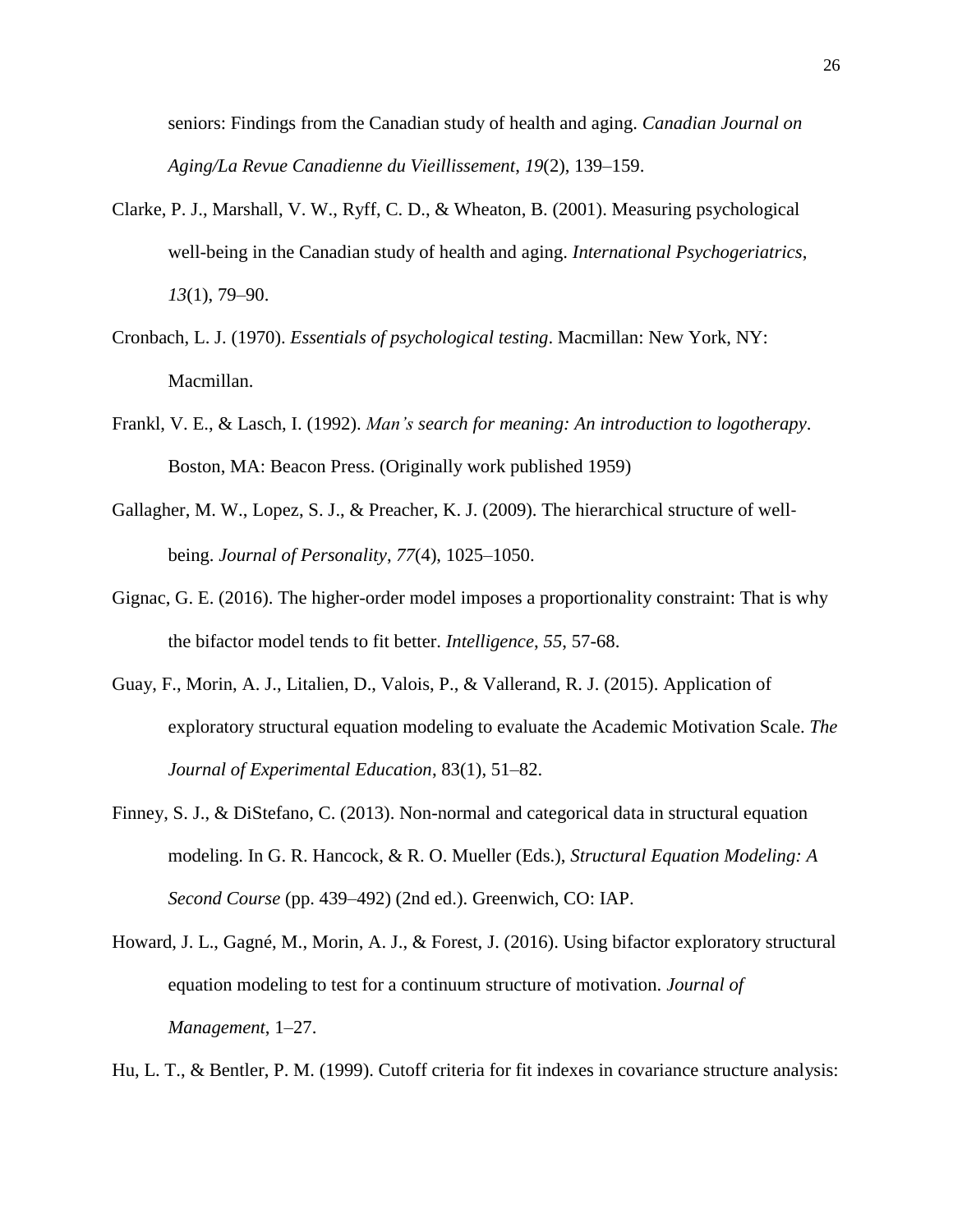Conventional criteria versus new alternatives. *Structural equation modeling: A multidisciplinary Journal*, *6*(1), 1–55.

- Litalien, D., Morin, A. J. S., Gagné, M., Vallerand, R. J., Losier, G. F., & Ryan, R. M. (Accepted, 29 June 2017). Evidence of a continuum structure of academic selfdetermination: A two-study test using a bifactor-ESEM representation of academic motivation. *Contemporary Educational Psychology*.
- Kafka, G. J., & Kozma, A. (2002). The construct validity of Ryff's scales of psychological wellbeing (SPWB) and their relationship to measures of subjective well-being. *Social Indicators Research*, *57*(2), 171–190.
- Kam, C. C. S., & Meyer, J. P. (2015). How careless responding and acquiescence response bias can influence construct dimensionality: The case of job satisfaction. *Organizational Research Methods*, *18*(3), 512-541.
- Marsh, H. W., Hau, K.-T., & Grayson, D. (2005). Goodness of fit evaluation in structural equation modeling. In A. Maydeu-Olivares & J. McArdle (Eds.), *Contemporary psychometrics. A Festschrift for Roderick P. McDonald* (pp. 275–340). Mahwah NJ: Erlbaum.
- Marsh, H. W., Morin, A. J., Parker, P. D., & Kaur, G. (2014). Exploratory structural equation modeling: An integration of the best features of exploratory and confirmatory factor analysis. *Annual Review of Clinical Psychology*, *10*, 85–110.

Maslow, A. H. (1968). *Toward a psychology of being*. New York: D. Van Nostrand Company.

Morin, A. J. S., Arens, A., & Marsh, H. (2016). A bifactor exploratory structural equation modeling framework for the identification of distinct sources of construct-relevant psychometric multidimensionality. *Structural Equation Modeling*, *23*, 116–139.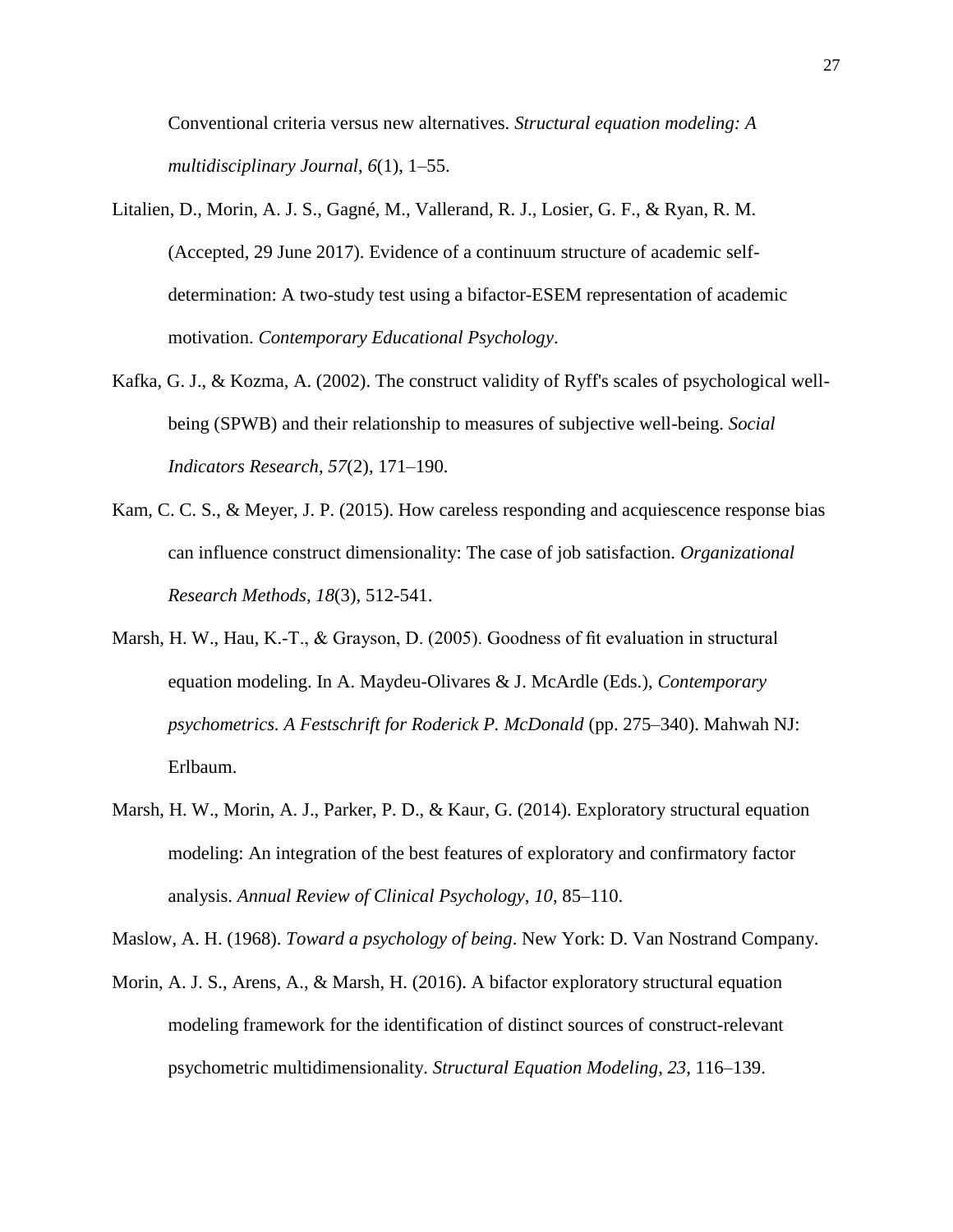- Muthén, B., & Asparouhov, T. (2012). Bayesian structural equation modeling: A more flexible representation of substantive theory. *Psychological Methods*, *17*, 313–335.
- Muthén, L. K., & Muthén, B. O. (2014). Mplus user's guide. Los Angeles, CA: Muthén & Muthén.
- Reise, S. P. (2012). The rediscovery of bifactor measurement models. *Multivariate Behavioral Research*, *47*, 667–696.
- Rogers, C. R. (1962), The interpersonal relationship: The core of guidance. *Harvard Educational Review*, *32*, pp. 416–429.
- Ryan, R. M., & Deci, E. L. (2001). On happiness and human potentials: A review of research on hedonic and eudaimonic well-being. *Annual Review of Psychology*, *52*(1), 141–166.
- Ryff, C. D. (1989). Happiness is everything, or is it? Explorations on the meaning of psychological well-being. *Journal of Personality and Social Psychology*, *57*(6), 069– 1081.
- Ryff, C. D. (2014). Psychological well-being revisited: Advances in the science and practice of eudaimonia. *Psychotherapy and Psychosomatics*, *83*(1), 10–28.
- Ryff, C. D., & Keyes, C. L. M. (1995). The structure of psychological well-being revisited. *Journal of Personality and Social Psychology*, *69*(4), 719–727.
- Ryff, C. D., & Singer, B. H. (2006). Best news yet on the six-factor model of well-being. *Social Science Research*, *35*(4), 1103–1119.
- Sánchez-Oliva, D., Morin, A. J., Teixeira, P. J., Carraça, E. V., Palmeira, A. L., & Silva, M. N. (2017). A bifactor exploratory structural equation modeling representation of the structure of the basic psychological needs at work scale. *Journal of Vocational Behavior*, *98*, 173–187.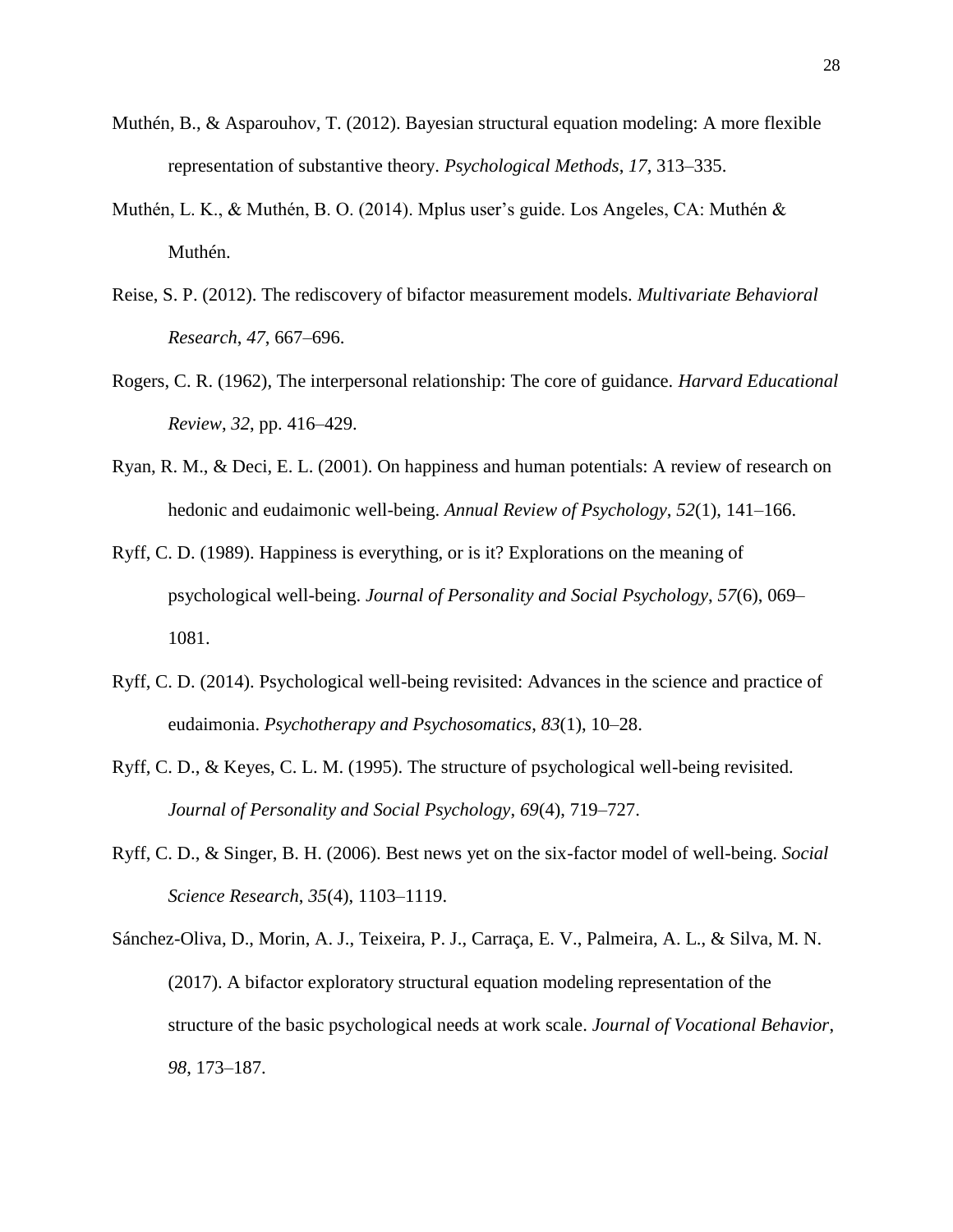- Springer, K. W., & Hauser, R. M. (2006). An assessment of the construct validity of Ryff's scales of psychological well-being: Method, mode, and measurement effects. *Social Science Research*, *35*(4), 1080–1102.
- Springer, K. W., Hauser, R. M., & Freese, J. (2006). Bad news indeed for Ryff's six-factor model of well-being. *Social Science Research*, *35*(4), 1120–1131.
- Schwartz, S. J., Waterman, A. S., Vazsonyi, A. T., Zamboanga, B. L., Whitbourne, S. K., Weisskirch, R. S., . . . Ham, L. S. (2011). The association of well-being with health risk behaviors in college-attending young adults. *Applied Developmental Science*, *15*(1), 20- 36.
- Thurstone, L.L. (1945). *Multiple factor analysis*. Chicago: University of Chicago Press.
- Vallerand, R. J., Pelletier, L. G., Blais, M. R., Briere, N. M., Senecal, C., & Vallieres, E. F. (1992). The Academic Motivation Scale: A measure of intrinsic, extrinsic, and amotivation in education. *Educational and Psychological Measurement*, *52*(4), 1003– 1017.
- van Dierendonck, D. (2004). The construct validity of Ryff's Scales of Psychological Well-being and its extension with spiritual well-being. *Personality and Individual Differences*, *36*(3), 629–643.
- van de Schoot, R., Kaplan, D., Denissen, J., Asendorpf, J. B., Neyer, F. J., & van Aken, M. A. G. (2014). A gentle introduction to Bayesian analysis: Applications to developmental research. *Child Development*, *85*, 842–860.
- Waterman, A. S. (2011). Eudaimonic identity theory: Identity as self-discovery. In *Handbook of Identity Theory and Research* (pp. 357–379). New York, NY: Springer.

Wiggins, J. S. (1973). *Personality and prediction: Principles of personality assessment*. Menlo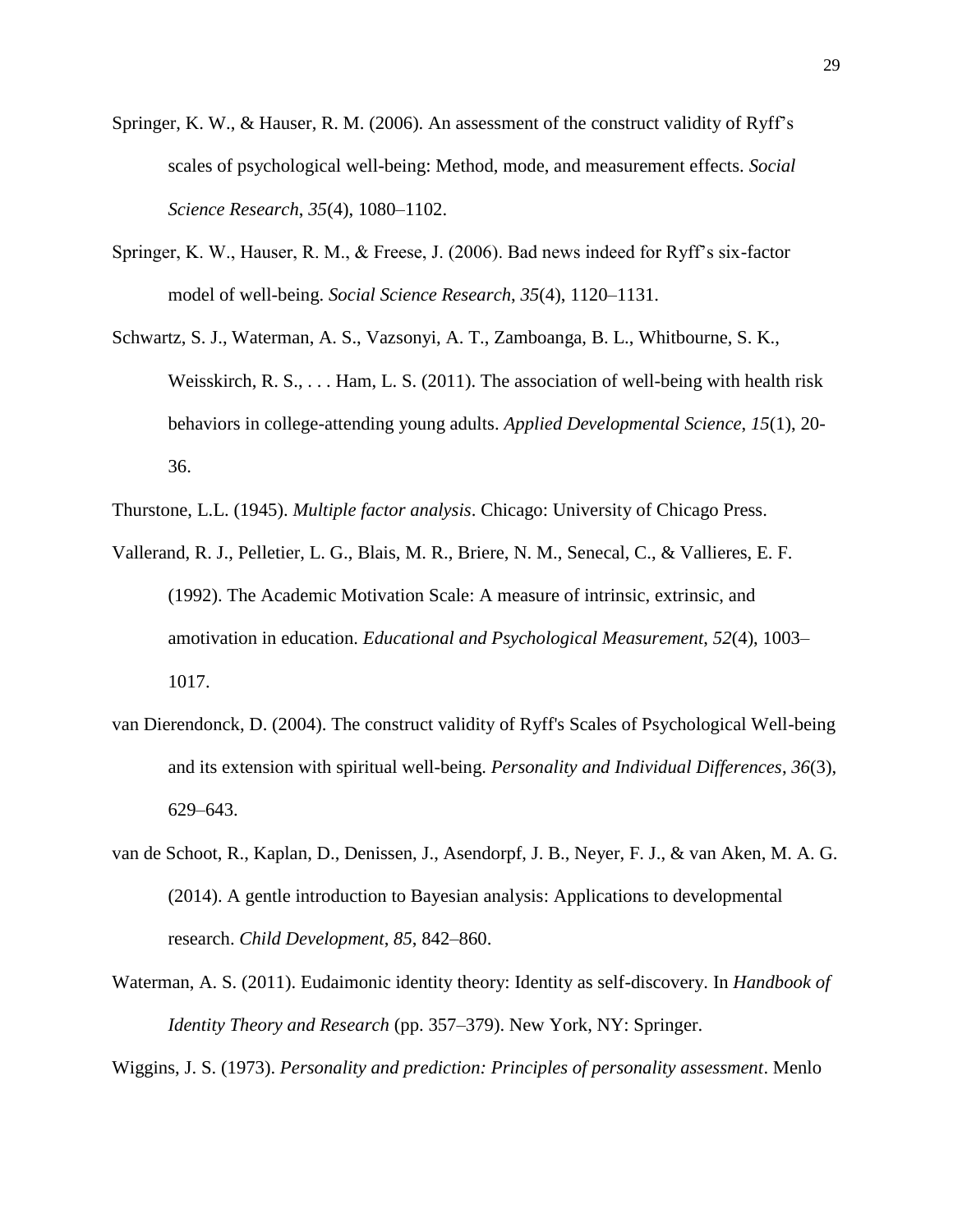Park, CA: Addison-Wesley

Zyphur, M. J., & Oswald, F. L. (2015). Bayesian estimation and inference: A user's guide. *Journal of Management*, *41*, 390–420.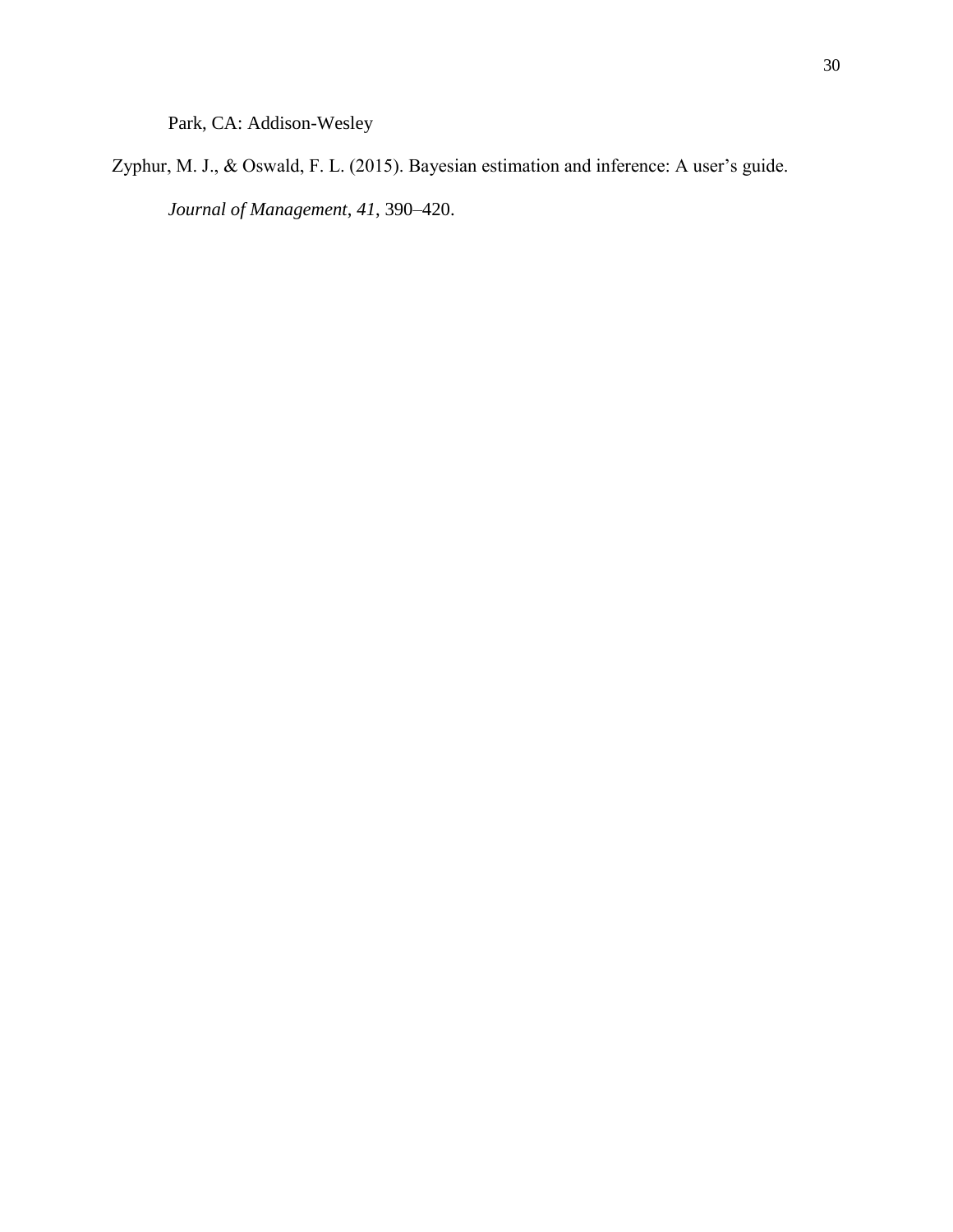*Results of Factor Analyses of the Scales of Psychological Well-being for Sample 1 and Sample 2* 

|                    |                                      |            | $\cdots$   |                            |           |           |           |
|--------------------|--------------------------------------|------------|------------|----------------------------|-----------|-----------|-----------|
| Model              | $\chi^2$ , df                        | <b>CFI</b> | <b>TLI</b> | <b>RMSEA [90% CI]</b>      | AIC       | BIC       | ABIC      |
| Sample 1           |                                      |            |            |                            |           |           |           |
| 1. 1-Fac CFA       | 5168.609, 1377                       | .608       | .593       | $.069$ [.067, .071]        | 90335.347 | 91040.191 | 90525.911 |
| 2. 3-Fac CFA       | 4275.400, 1374                       | .700       | .688       | $.061$ [.059, .063]        | 89327.129 | 90045.025 | 89521.221 |
| 3.6-Fac CFA        | 3841.390, 1362                       | .744       | .731       | $.056$ [ $.054$ , $.058$ ] | 88851.471 | 89621.578 | 89059.679 |
| 4. 3-Bifactor CFA  | 3886.666, 1324                       | .735       | .714       | $.058$ [.056, .060]        | 88929.925 | 89865.365 | 89182.833 |
| 5. 6-Bifactor CFA  | 3563.699, 1324                       | .769       | .750       | $.054$ [.052, .056]        | 88581.765 | 89517.206 | 88834.673 |
| 6. 3-Fac ESEM      | 3534.566, 1272                       | .766       | .737       | $.056$ [ $.054$ , $.058$ ] | 88596.995 | 89758.681 | 88911.071 |
| 7.6-Fac ESEM       | 2119.036, 1122                       | .897       | .869       | .039 [.037, .042]          | 87299.214 | 89113.533 | 87789.738 |
| 8. 3-Bifactor ESEM | 2883.849, 1221                       | .828       | .799       | $.049$ [ $.046$ , $.051$ ] | 87964.790 | 89348.372 | 88338.859 |
| 9. 6-Bifactor ESEM | 1910.509, 1074                       | .914       | .885       | $.037$ [ $.034$ , $.040$ ] | 87134.148 | 89157.310 | 87681.135 |
| Sample 2           |                                      |            |            |                            |           |           |           |
| 1. 1-Fac CFA       | 5007.594, 1377                       | 578        | .562       | .077 [.074, .079]          | 71364.030 | 72029.368 | 71515.243 |
| 2. 3-Fac CFA       | 4286.376, 1374                       | .662       | .648       | $.069$ [.066, .071]        | 70564.032 | 71241.690 | 70718.045 |
| 3.6-Fac CFA        | 3764.711, 1362                       | .721       | .707       | $.063$ [.060, .065]        | 69992.887 | 70719.730 | 70158.101 |
| 4. 3-Bifactor CFA  | No convergence after 5000 iterations |            |            |                            |           |           |           |
| 5. 6-Bifactor CFA  | No convergence after 5000 iterations |            |            |                            |           |           |           |
| 6. 3-Fac ESEM      | 3723.488, 1272                       | .715       | .680       | $.066$ [.053, .068]        | 69949.187 | 71045.762 | 70198.408 |
| 7.6-Fac ESEM       | 2480.337, 1122                       | .842       | .799       | $.052$ [.049, .055]        | 68765.345 | 70488.973 | 69154.578 |
| 8. 3-Bifactor ESEM | 3115.896, 1221                       | .780       | .742       | $.059$ [.056, .061]        | 69408.822 | 70714.855 | 69705.647 |
| 9. 6-Bifactor ESEM | 2099.261, 1074                       | .881       | .841       | .046 [.043, .049]          | 68571.210 | 70480.976 | 69005.248 |

*Note*. Sample 1  $n = 573$ ; Sample 2  $n = 449$ . All models estimated using MLR. Fac = Factor (e.g., 1-fac = 1-factor); CFA = Confirmatory Factor Analysis; ESEM = Exploratory Structural Equation Modeling; df = Degrees of freedom; CFI = Comparative Fit Index; TLI = Tucker-Lewis Index; RMSEA = Root Mean Square Error of Approximation, 90% CI = 90% confidence interval for RMSEA; AIC = Akaike Information Criterial; BIC = Bayesian Information Criteria; ABIC = Sample-sized Adjusted BIC.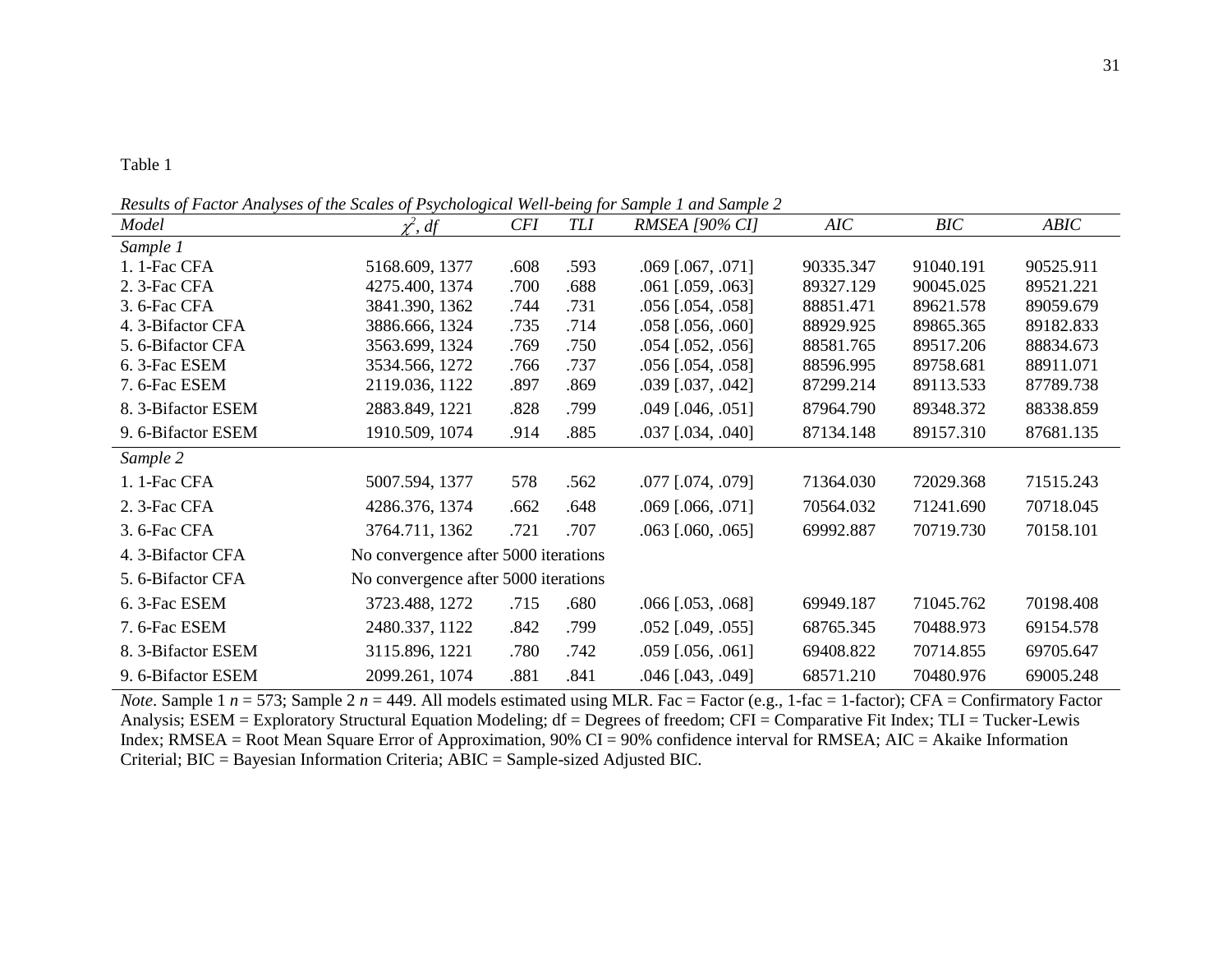#### Table 2

*Sample 1 Sample 2* Items Global λ Target λ Cross λ Range δ Global λ Target λ Cross λ Range δ Autonomy AU1 .300\* .624\* -.007–.027 .520\* .428\* .496\* -.324–.239 .401\* AU7 .285\* .295\* -.159–.113 .763\* .382\* .511\* -.276–.139 .517\* AU13R .346\* .320\* -.235–.016 .715\* .248\* .425\* -.081–.215 .662\* AU19 .237\* .289\* -.233–.360 .665\* .503\* .210\* -.134–.209 .656\* AU25R .287\* .335\* -.027–.189 .751\* .207\* .518\* -.133–.090 .661\* AU31 .414\* .587\* -.080–.129 .437\* .454\* .532\* -.194–.121 .445\* AU37R .407\* .606\* -.106–.094 .433\* .407\* .570\* .056–.284 .485\* AU43R .360\* .467\* -.193–-.056 .590\* .268\* .568\* .004–.194 .580\* AU49 .342\* .330\* -.011–.291 .632\* .513\* .416\* -.140–.179 .541\* *M*G  $|\lambda| = .331$  *M*T  $|\lambda| = .428$  *MC*  $|\lambda| = .069$  *MG*  $|\lambda| = .379$  *MT*  $|\lambda| = .472$  *MC*  $|\lambda| = .115$ Environmental Mastery EM2 .497\* .139\* -.026–.183 .682\* .521\* -.070 -.160–.200 .611\* EM8R .600\* .055 -.281–.040 .547\* .400\* .423\* -.031–.259 .579\* EM14R .562\* -.082 -.056-.358 .538\* .600\* -.076 -.072-.421 .514\* EM20 .495\* .625\* -.066–.087 .345\* .669\* .515\* -.155–.033 .344\* EM26R .465\* .075 -.304–-.021 .633\* .296\* .485\* .026–.246 .590\* EM32 .302\* .235\* -.037–.116 .818\* .451\* .163 -.231–-.002 .726\* EM38 .415\* .598\* -.069–.099 .453\* .543\* .535\* -.199–-.008 .460\* EM44R .724\* .050 -.164–.040 .436\* .740\* .371\* -.029–.193 .454\* EM50 .574\* .070 .022–258 .594\* .672\* .065 .110–.245 .551\* *M*G  $|\lambda| = .515$  *M*T  $|\lambda| = .214$  *MC*  $|\lambda| = .082$  *MG*  $|\lambda| = .544$  *MT*  $|\lambda| = .300$  *MC*  $|\lambda| = .114$ Personal Growth PG3R .158\* .410\* -.077–.144 .759\* .264\* .268 -.080–.069 .856\* PG9R .171\* .564\* -.326–.055 .540\* .159 .314 -.169–.291 .730\* PG15 .159\* .592\* -.015–.122 .595\* .340\* .248 -.245–.280 .584\* PG21R .458\* .308\* -.105–.168 .628\* .663\* .321\* -.072–.110 .581\* PG27 .453\* .129 .028–.241 .582\* .648\* .245 -.141–.138 .482\* PG33R .313\* .404\* -.254–.143 .787\* .299\* .186 -.027–.275 .811\* PG39 .495\* .183\* -.007–.260 .505\* .560\* .275 -.155–-.027 .517\*

*Summary of Standardized Loadings (λ) and Uniquenesses (δ) for 6-Factor Bifactor ESEM Solution in Sample 1 and Sample 2*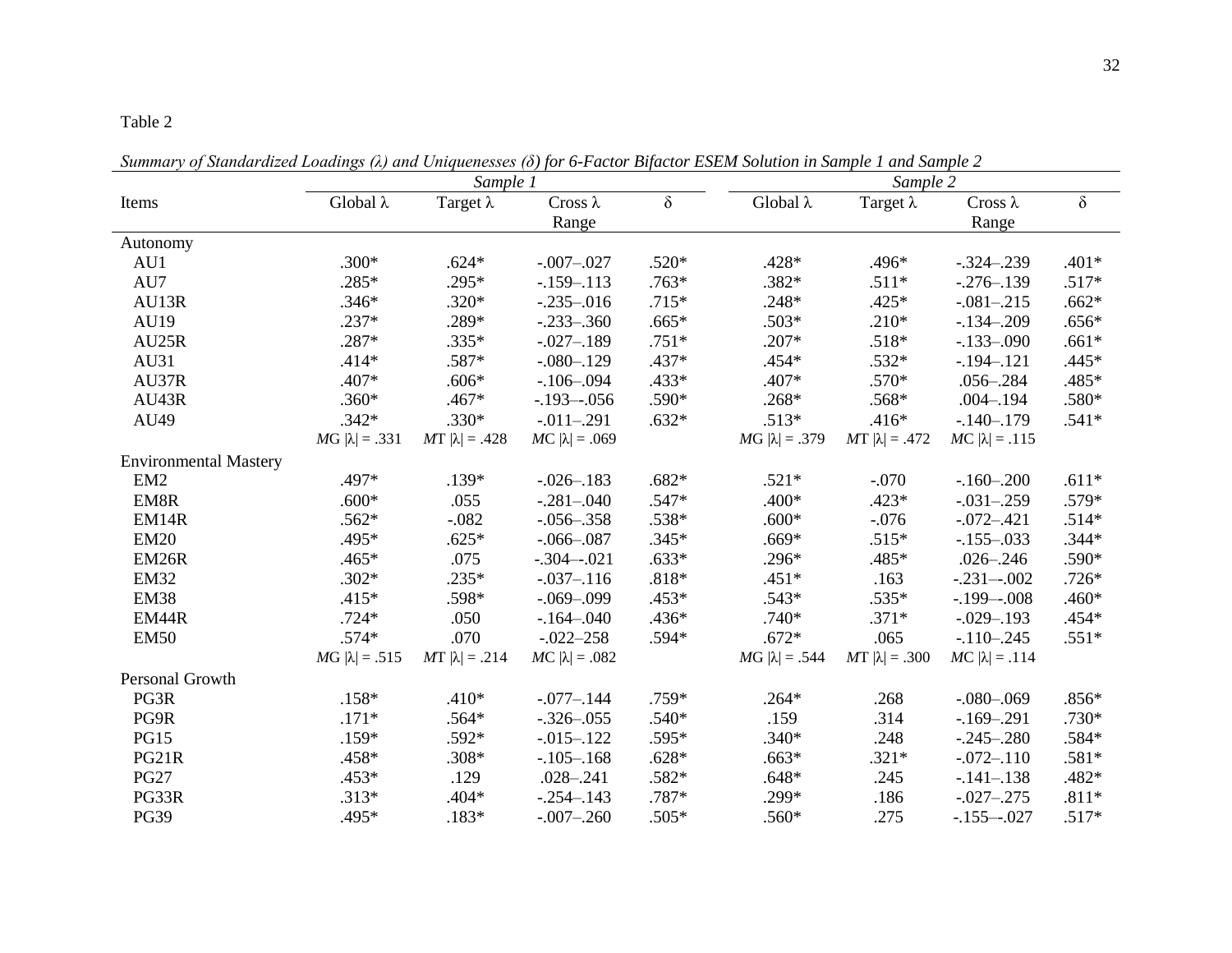| PG45R                     | $.605*$               | $.215*$               | $-.031-.311$          | .499*   | $.705*$               | $.289*$               | $.019 - .139$         | $.512*$ |
|---------------------------|-----------------------|-----------------------|-----------------------|---------|-----------------------|-----------------------|-----------------------|---------|
| PG51R                     | $.241*$               | $-.003$               | $-.076 - .091$        | $.875*$ | $.282*$               | .328                  | $-.032-.181$          | $.810*$ |
|                           | $MG  \lambda  = .339$ | $MT  \lambda  = .312$ | $MC  \lambda  = .086$ |         | $MG  \lambda  = .436$ | $MT  \lambda  = .275$ | $MC  \lambda  = .094$ |         |
| <b>Positive Relations</b> |                       |                       |                       |         |                       |                       |                       |         |
| PR4                       | $.242*$               | .288*                 | $-150 - 330$          | $.701*$ | $.465*$               | $-.102$               | $-.320-.035$          | $.625*$ |
| <b>PR10R</b>              | $.503*$               | .388*                 | $-.125-.050$          | $.559*$ | $.536*$               | $.516*$               | $-123 - 066$          | .559*   |
| <b>PR16R</b>              | $.541*$               | $.481*$               | $-.192-.010$          | $.393*$ | $.748*$               | $.575*$               | $-.075-.127$          | $.407*$ |
| <b>PR22</b>               | $.233*$               | $.309*$               | $.018 - .357$         | $.637*$ | $.351*$               | $-.020$               | $-.250-.105$          | $.716*$ |
| <b>PR28R</b>              | $.509*$               | $.503*$               | $-137 - 152$          | $.439*$ | $.668*$               | $.477*$               | $-.045 - .025$        | $.519*$ |
| PR34R                     | $.500*$               | $.332*$               | $-.217-.017$          | $.555*$ | $.689*$               | $.544*$               | $-.080-.190$          | $.453*$ |
| <b>PR40</b>               | $.266*$               | $.281*$               | $-.074-.386$          | $.668*$ | $.457*$               | $-123$                | $-.226-.023$          | $.652*$ |
| <b>PR46R</b>              | $.402*$               | $.455*$               | $-.094-.049$          | $.611*$ | $.776*$               | .449*                 | $-.083-.065$          | $.503*$ |
| <b>PR53</b>               | $.332*$               | .489*                 | $.001 - .101$         | $.619*$ | $.430*$               | .162                  | $-163 - 057$          | $.695*$ |
|                           | $MG  \lambda  = .392$ | $MT  \lambda  = .392$ | $MC  \lambda  = .108$ |         | $MG  \lambda  = .569$ | $MT  \lambda  = .330$ | $MC  \lambda  = .091$ |         |
| Purpose in Life           |                       |                       |                       |         |                       |                       |                       |         |
| PL5R                      | .037                  | .559*                 | $-.092 - .068$        | $.667*$ | .064                  | .239                  | $-.252-.140$          | $.845*$ |
| PL11R                     | $.330*$               | $.418*$               | $-.213-.009$          | $.669*$ | $.315*$               | .399                  | $-.019-.213$          | $.683*$ |
| PL17R                     | $.631*$               | .085                  | $-.149-.095$          | $.555*$ | .596*                 | .141                  | $-127 - 246$          | $.637*$ |
| PL23R                     | .507*                 | $.257*$               | $-.089-.027$          | $.658*$ | $.719*$               | .243                  | $-.049-.185$          | $.628*$ |
| <b>PL29R</b>              | $.570*$               | .383*                 | $-.046 - .104$        | $.514*$ | $.696*$               | .210                  | $-.085-.283$          | $.504*$ |
| <b>PL35</b>               | $.411*$               | $.394*$               | $-.085-.261$          | $.572*$ | $.548*$               | .291                  | $-172 - 127$          | .588*   |
| <b>PL41</b>               | $.558*$               | $.212*$               | $.006 - .347$         | $.501*$ | $.745*$               | .100                  | $-142 - 206$          | $.411*$ |
| <b>PL47</b>               | $.544*$               | $.278*$               | $-.042-.106$          | $.613*$ | $.619*$               | .146                  | $-.074-.191$          | $.679*$ |
| PL54R                     | $.270*$               | $.211*$               | $-.027-.286$          | $.790*$ | $.338*$               | .098                  | $-.026 - .400$        | .739*   |
|                           | $MG  \lambda  = .429$ | $MT  \lambda  = .311$ | $MC  \lambda  = .073$ |         | $MG  \lambda  = .516$ | $MT  \lambda  = .207$ | $MC  \lambda  = .104$ |         |
| Self-Acceptance           |                       |                       |                       |         |                       |                       |                       |         |
| SA <sub>6</sub>           | $.647*$               | $.307*$               | $-.141-.032$          | $.455*$ | .799*                 | $.339*$               | $-187 - 073$          | .388*   |
| <b>SA12</b>               | $.737*$               | $.177*$               | $-.129-.077$          | $.391*$ | $.810*$               | $.508*$               | $-.079-.085$          | $.272*$ |
| SA18R                     | $.695*$               | $-.032$               | $-.105-.008$          | .499*   | $.876*$               | $.260*$               | $.012 - .275$         | $.436*$ |
| <b>SA24</b>               | $.626*$               | $.258*$               | $-122-130$            | .490*   | $.634*$               | $.194*$               | $-159 - 111$          | $.514*$ |
| <b>SA30</b>               | .590*                 | .299*                 | $-.019-.079$          | $.551*$ | $.717*$               | .142                  | $-.138-.084$          | $.519*$ |
| SA36R                     | $.721*$               | $.160*$               | $-.088-.034$          | $.443*$ | .931*                 | $.295*$               | $-.054-.178$          | .380*   |
| SA42R                     | $.636*$               | .007                  | $-143 - 069$          | $.551*$ | $.735*$               | $.501*$               | $.005 - .130$         | .459*   |
| <b>SA48</b>               | $.514*$               | $.366*$               | $.000 - .116$         | .586*   | $.807*$               | .133                  | $-.280-.046$          | $.566*$ |
| <b>SA55</b>               | $.493*$               | $.202*$               | $-.153-.000$          | $.675*$ | $.573*$               | $.372*$               | $-156 - 052$          | $.630*$ |
|                           | $MG  \lambda  = .629$ | $MT  \lambda  = .200$ | $MC  \lambda  = .060$ |         | $MG  \lambda  = .765$ | $MT  \lambda  = .305$ | $MC  \lambda  = .079$ |         |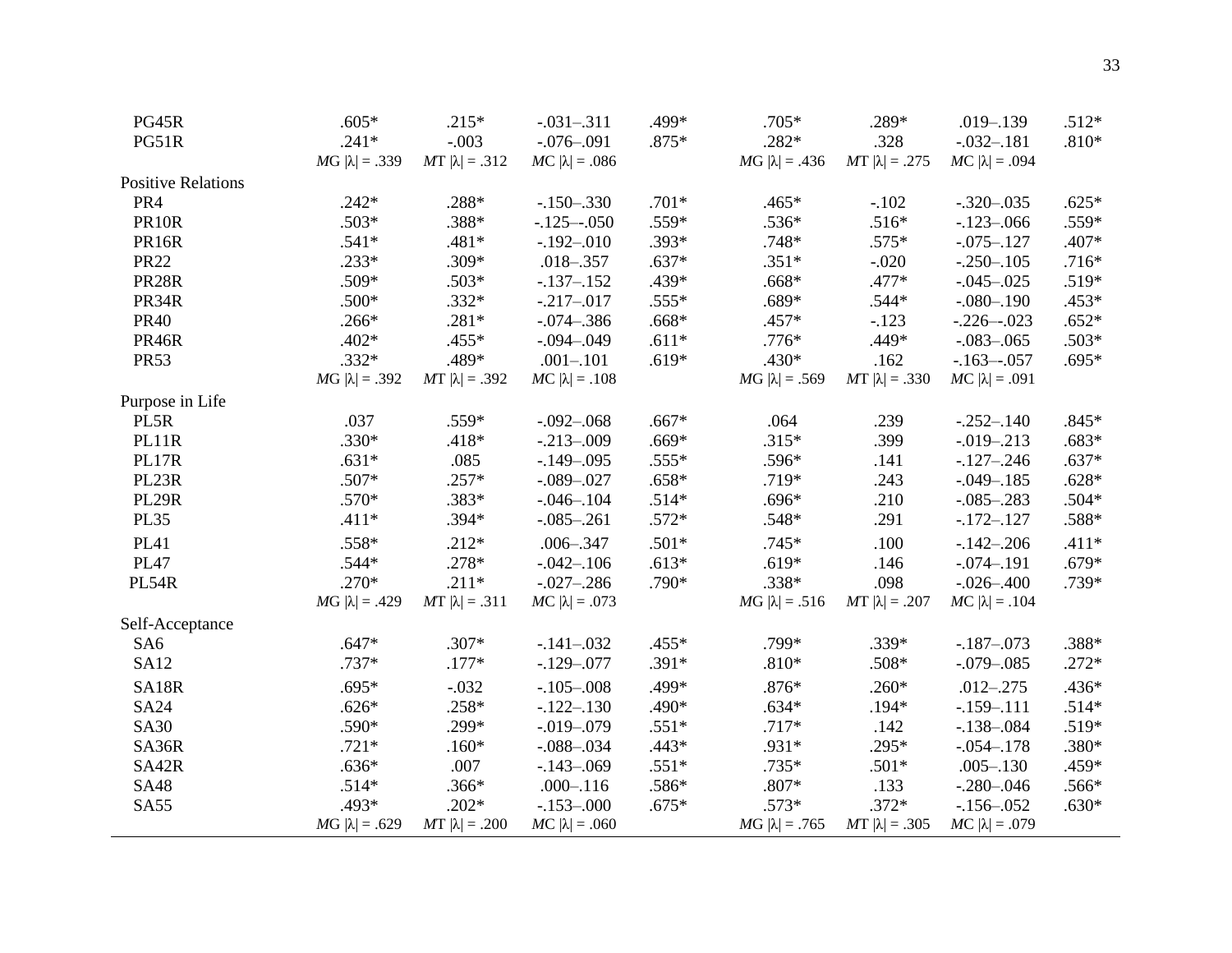*Note*. Global-λ = standardized loading on Global factor; Target-λ = standardized loading on corresponding specific factor; Cross-λ Range = range of standardized loading on non-corresponding specific factors;  $δ =$  uniqueness;  $MG |λ| =$  absolute average standardized loading on global factor;  $MT |\lambda|$  = absolute average standardized loading on corresponding specific factor;  $MC |\lambda|$  = absolute average standardized loading on noncorresponding factors; AU = Autonomy; EM = Environmental Mastery; PG = Personal Growth; PR = Positive Relations; PL = Purpose in Life;  $SA = \text{Self-Acceptance}$ ; Reverse-coded items end in R. \*  $p < .05$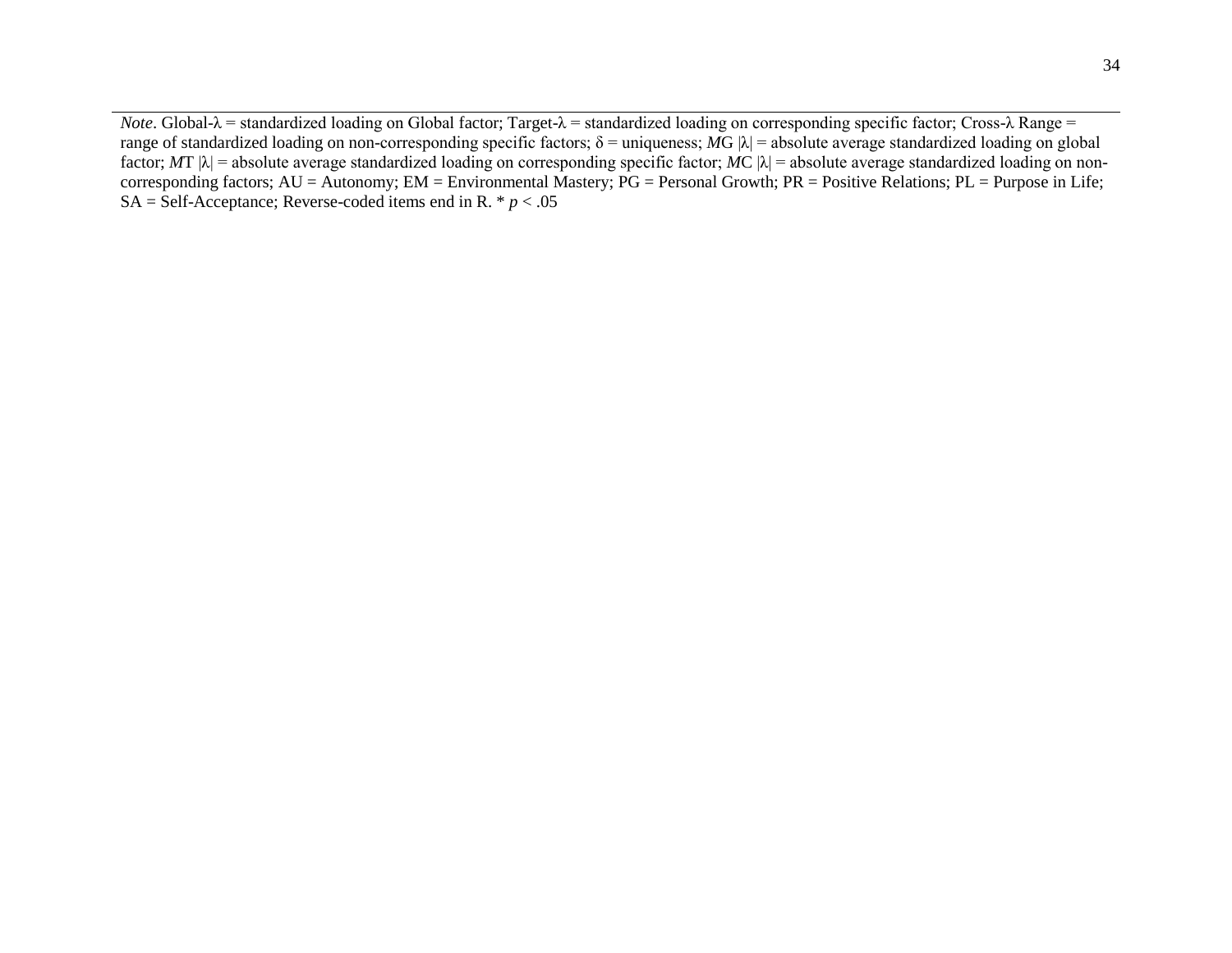# Appendix

*Proposed Item Selection for Refined Versions of Ryff's (1989) 9-item Scales of Psychological Well-Being*

| Item Code       | Item Content                                                                                               | Inclusion    |
|-----------------|------------------------------------------------------------------------------------------------------------|--------------|
| AU1             | I am not afraid to voice my opinions, even when they are in opposition to the opinions of most people.     | AU           |
| EM <sub>2</sub> | In general, I feel I am in charge of the situation in which I live.                                        | Global       |
| PG3R            | I am not interested in activities that will expand my horizons.                                            |              |
| PR <sub>4</sub> | Most people see me as loving and affectionate.                                                             |              |
| PL5R            | I live life one day at a time and don't really think about the future.                                     |              |
| SA <sub>6</sub> | When I look at the story of my life, I am pleased with how things have turned out.                         | Global       |
| AU7             | My decisions are not usually influenced by what everyone else is doing.                                    |              |
| EM8R            | The demands of everyday life often get me down.                                                            | Global       |
| PG9R            | I don't want to try new ways of doing things--my life is fine the way it is.                               |              |
| <b>PR10R</b>    | Maintaining close relationships has been difficult and frustrating for me.                                 | Global       |
| PL11R           | I tend to focus on the present, because the future nearly always brings me problems.                       |              |
| <b>SA12</b>     | In general, I feel confident and positive about myself.                                                    | Global       |
| AU13R           | I tend to worry about what other people think of me.                                                       |              |
| EM14R           | I do not fit very well with the people and the community around me.                                        | Global       |
| <b>PG15</b>     | I think it is important to have new experiences that challenge how you think about yourself and the world. |              |
| <b>PR16R</b>    | I often feel lonely because I have few close friends with whom to share my concerns.                       | Global* & PR |
| PL17R           | My daily activities often seem trivial and unimportant to me.                                              | Global       |
| SA18R           | I feel like many of the people I know have gotten more out of life than I have.                            | Global*      |
| AU19            | Being happy with myself is more important to me than having others approve of me.                          |              |
| <b>EM20</b>     | I am quite good at managing the many responsibilities of my daily life.                                    | Global & EM  |
| PG21R           | When I think about it, I haven't really improved much as a person over the years.                          | Global*      |
| <b>PR22</b>     | I enjoy personal and mutual conversations with family members or friends.                                  |              |
| PL23R           | I don't have a good sense of what it is I'm trying to accomplish in life.                                  | Global       |
| <b>SA24</b>     | I like most aspects of my personality.                                                                     | Global       |
| AU25R           | I tend to be influenced by people with strong opinions.                                                    |              |
| <b>EM26R</b>    | I often feel overwhelmed by my responsibilities                                                            |              |
| <b>PG27</b>     | I have the sense that I have developed a lot as a person over time.                                        | Global       |
| <b>PR28R</b>    | I don't have many people who want to listen when I need to talk.                                           | Global & PR  |
| <b>PL29R</b>    | I used to set goals for myself, but that now seems like a waste of time.                                   | Global*      |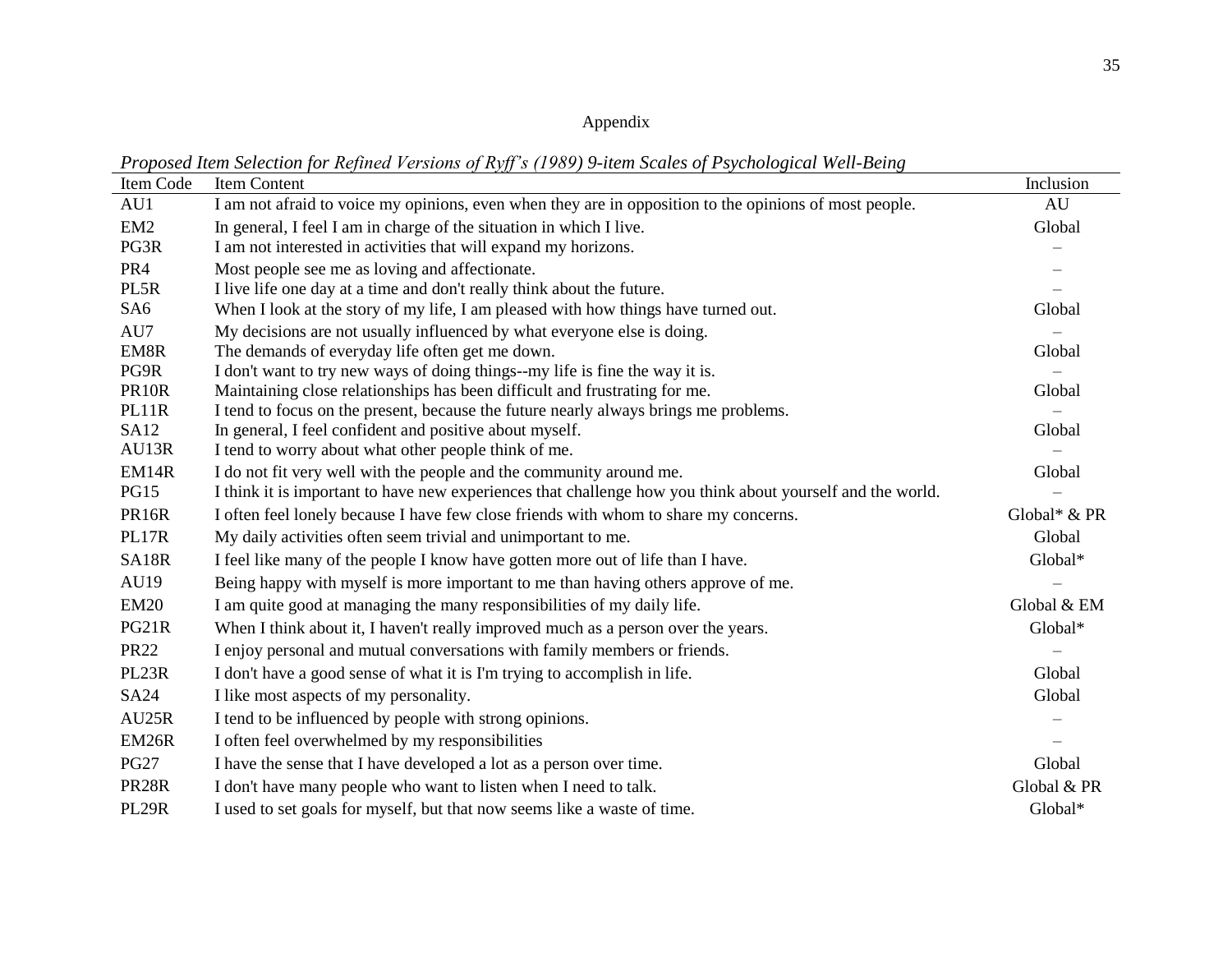| <b>SA30</b>      | I made some mistakes in the past, but I feel that all in all everything has worked out for the best.   | Global       |
|------------------|--------------------------------------------------------------------------------------------------------|--------------|
| AU31             | I have confidence in my opinions, even if they are contrary to the general consensus.                  | Global* & AU |
| <b>EM32</b>      | I generally do a good job of taking care of my personal finances and affairs.                          |              |
| PG33R            | I do not enjoy being in new situations that require me to change my old familiar ways of doing things. |              |
| PR34R            | It seems to me that most other people have more friends than I do.                                     | Global*      |
| <b>PL35</b>      | I enjoy making plans for the future and working to make them a reality.                                | Global       |
| SA36R            | In many ways, I feel disappointed about my achievements in life.                                       | Global*      |
| AU37R            | It's difficult for me to voice my own opinions on controversial matters.                               | Global* & AU |
| EM38             | I am good at juggling my time so that I can fit everything in that needs to get done.                  | Global & EM  |
| <b>PG39</b>      | For me, life has been a continuous process of learning, changing, and growth.                          | Global       |
| <b>PR40</b>      | People would describe me as a giving person, willing to share my time with others.                     |              |
| <b>PL41</b>      | I am an active person in carrying out the plans I set for myself.                                      | Global*      |
| SA42R            | My attitude about myself is probably not as positive as most people feel about themselves.             | Global       |
| AU43R            | I often change my mind about decisions if my friends or family disagree.                               | AU           |
| EM44R            | I have difficulty arranging my life in a way that is satisfying to me.                                 | Global*      |
| PG45R            | I gave up trying to make big improvements or changes in my life a long time ago.                       | Global*      |
| <b>PR46R</b>     | I have not experienced many warm and trusting relationships with others.                               | Global & PR  |
| <b>PL47</b>      | Some people wander aimlessly through life, but I am not one of them.                                   | Global       |
| <b>SA48</b>      | The past had its ups and downs, but in general, I wouldn't want to change it.                          | Global       |
| AU49             | I judge myself by what I think is important, not by the values of what others think is important.      |              |
| <b>EM50</b>      | I have been able to build a home and a lifestyle for myself that is much to my liking.                 | Global*      |
| PG51R            | There is truth to the saying you can't teach an old dog new tricks.                                    |              |
| VC52             | Please choose strongly disagree for this item.                                                         |              |
| <b>PR53</b>      | I know that I can trust my friends, and they know they can trust me.                                   |              |
| <b>PL54R</b>     | I sometimes feel as if I've done all there is to do in life.                                           |              |
| SA <sub>55</sub> | When I compare myself to friends and acquaintances, it makes me feel good about who I am.              |              |

*Note*. AU = Autonomy; EM = Environmental Mastery; PG = Personal Growth; PR = Positive Relations; PL = Purpose in Life; SA = Self-Acceptance;  $VC =$  Item used in validity check for data cleaning. Reverse-coded items end in R. Reproduced from Ryff (1989). Inclusion = Indicates item had a loading of at least .40 in both samples on the noted factor; recommended for inclusion in the corresponding composite.  $* =$ Items within a scale (e.g., Autonomy) with the highest average loading on the Global factor based on both samples; recommended for inclusion in a short composite of global psychological well-being (two items per scale).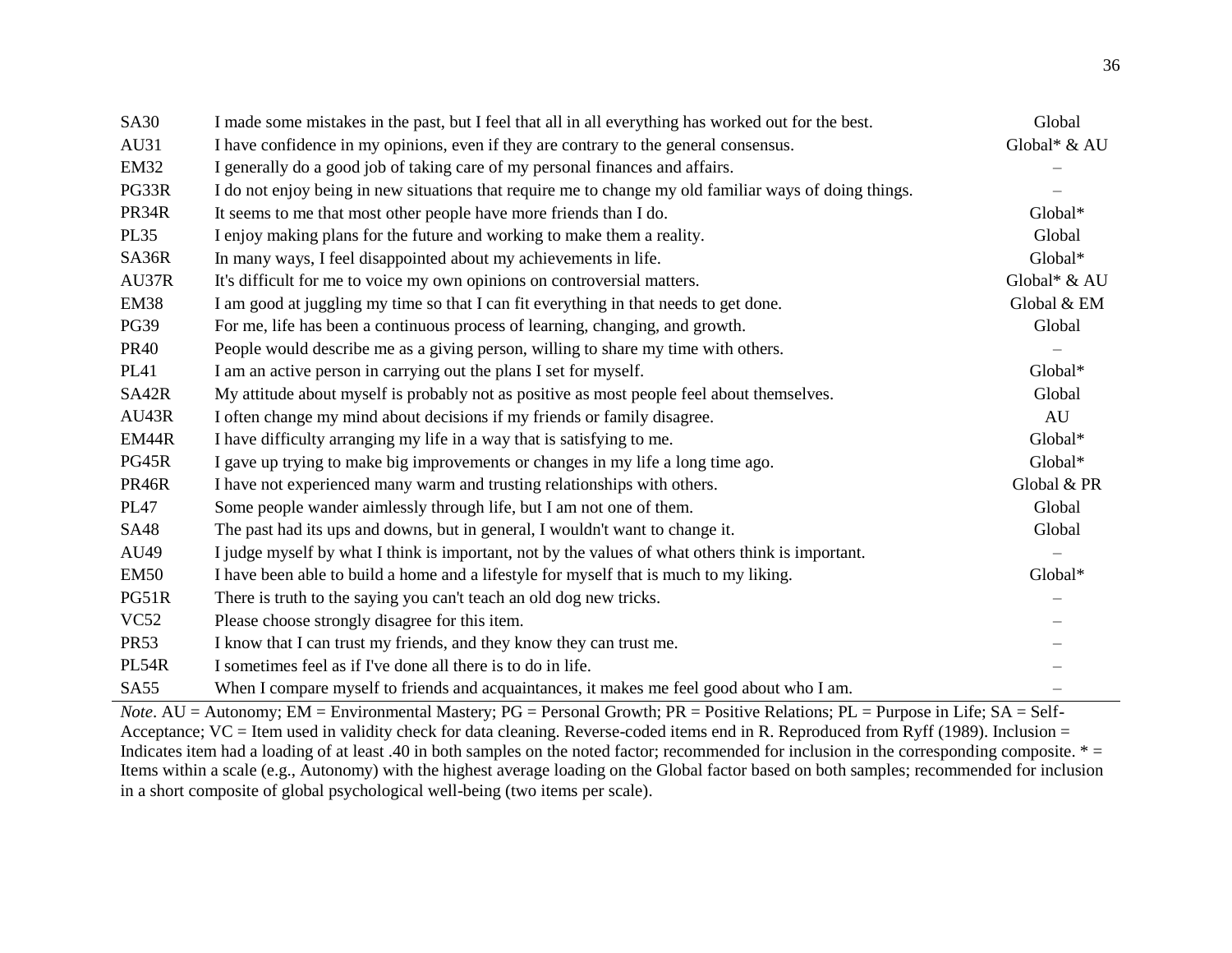

Prototypical Bifactor CFA Model

**Fig.1** Graphical representation of prototypical confirmatory factor analysis (CFA) models. G = global latent factor; F1–F3 = specific latent factors; X1–X3, Y1–Y3, and Z1–Z3 = items. Solid arrows indicate factor loadings. Variances are omitted for clarity.